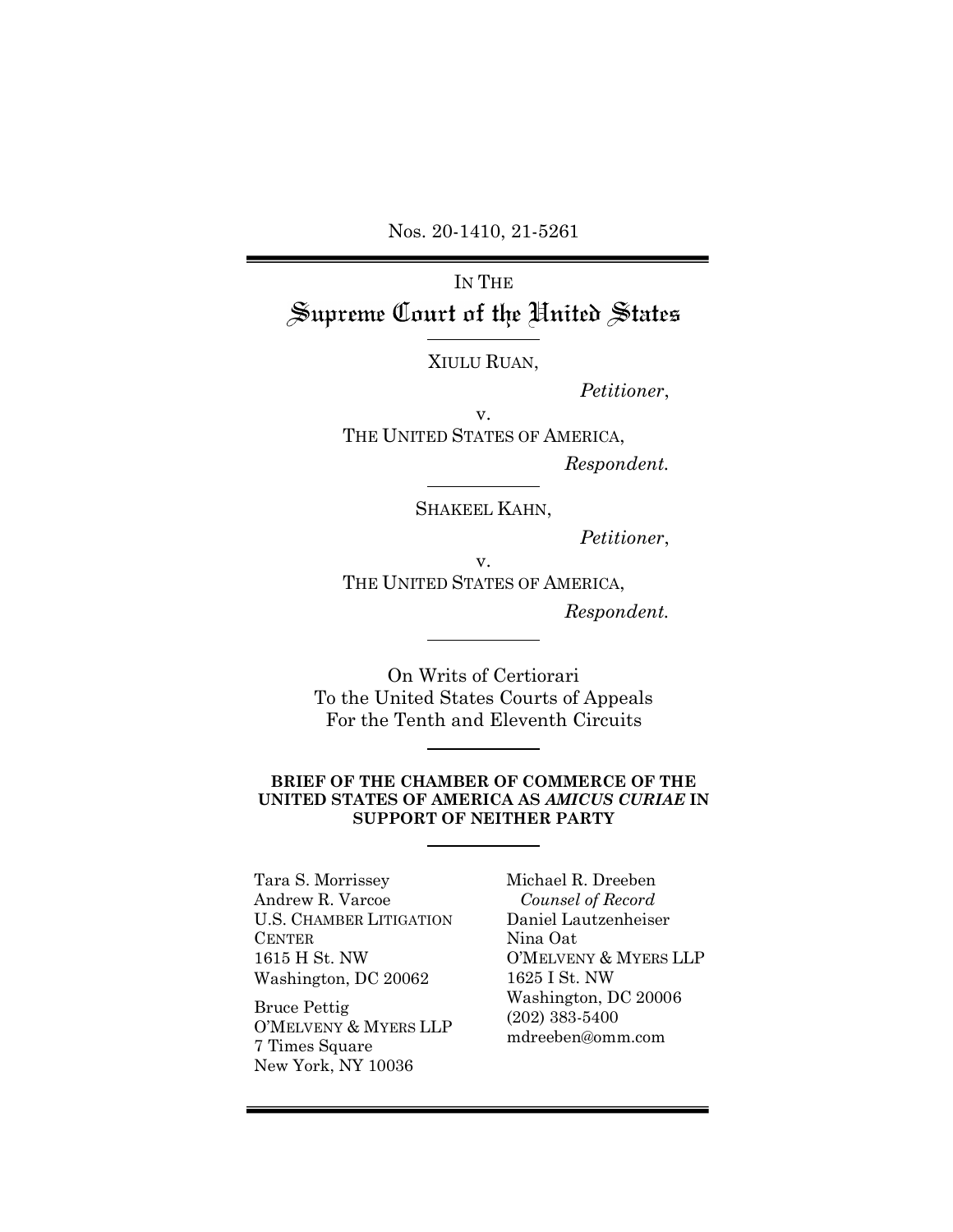## **TABLE OF CONTENTS**

| INTEREST OF AMICUS CURIAE  1 |                                                                                                                                           |  |  |  |
|------------------------------|-------------------------------------------------------------------------------------------------------------------------------------------|--|--|--|
|                              |                                                                                                                                           |  |  |  |
|                              |                                                                                                                                           |  |  |  |
| A.                           | Bedrock Criminal-Law Principles<br>Make Consciousness Of Wrongdoing<br>Presumptively Necessary<br>$\rm A$                                 |  |  |  |
| B.                           | <i>Mens Rea</i> Requirements Have<br>Particular Importance Where<br>Complex Regulatory Schemes Are<br>Backed By Criminal Penalties 10     |  |  |  |
| C.                           | Overdeterrence Considerations<br>Support Requiring <i>Mens Rea</i> For The<br>Relevant Facts Separating Lawful<br>From Unlawful Conduct21 |  |  |  |
|                              |                                                                                                                                           |  |  |  |

i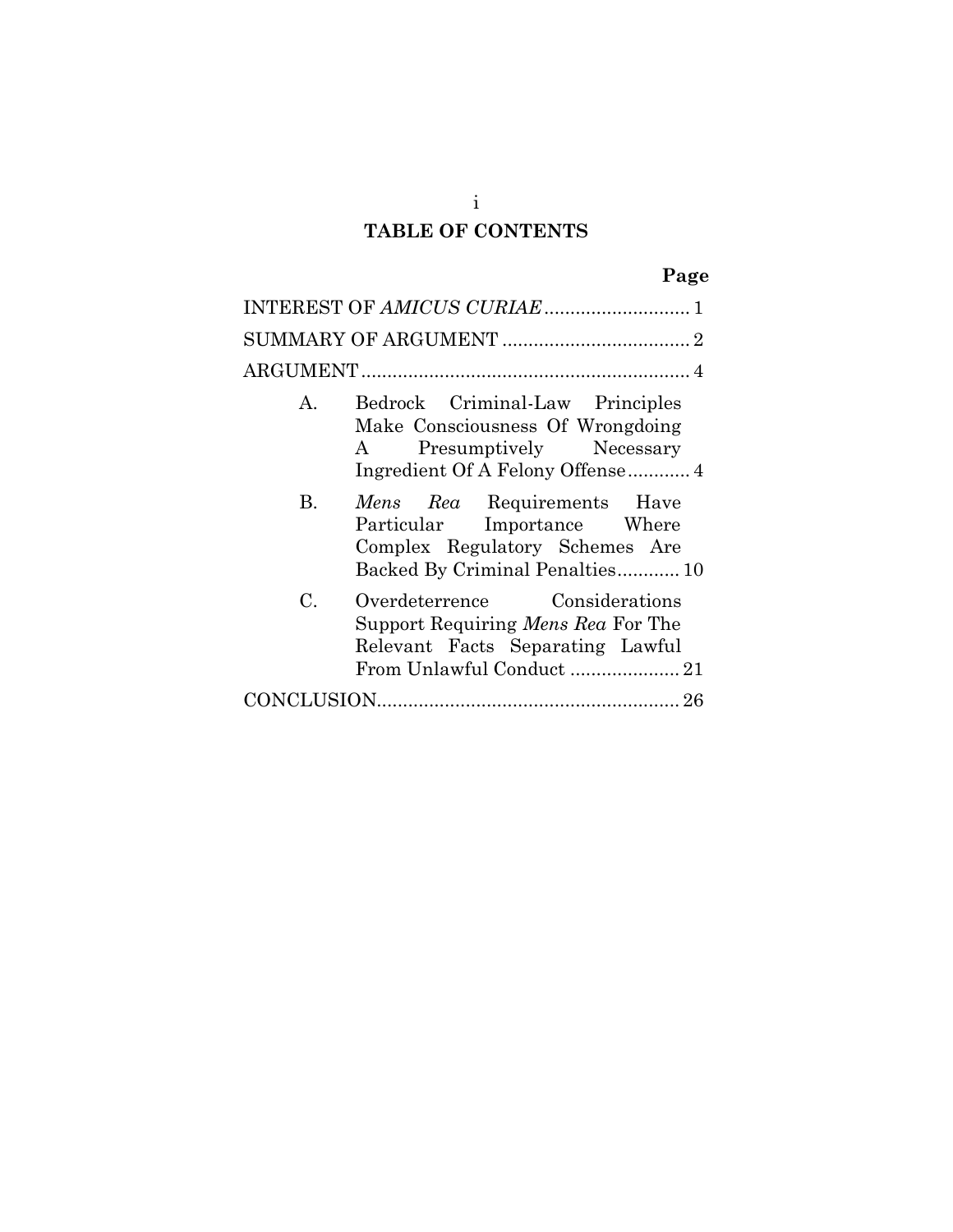## **TABLE OF AUTHORITIES**

## **Page(s)**

### **Cases**

ii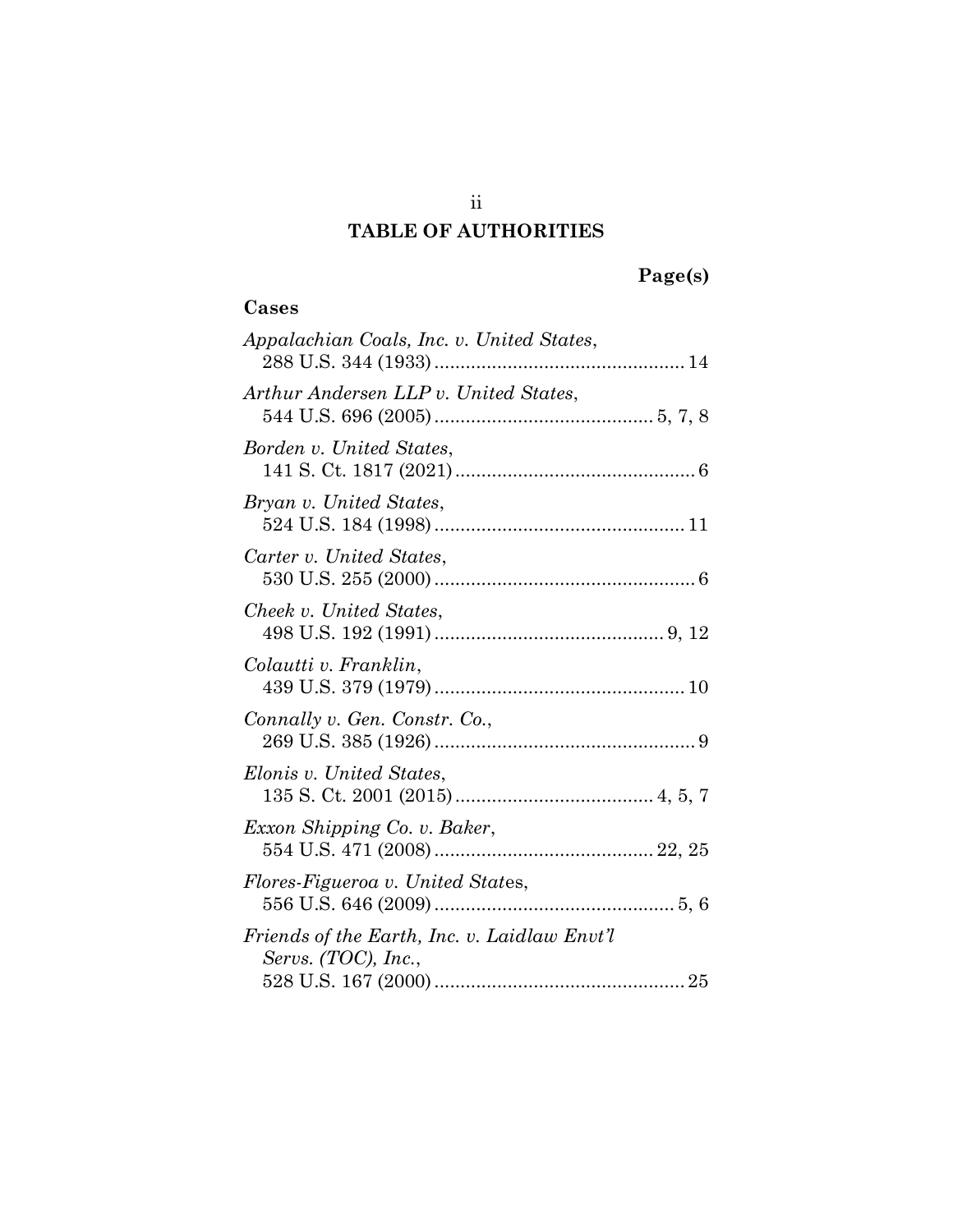| Hanlester Network v. Shalala,              |
|--------------------------------------------|
| Hudson v. United States,                   |
| Johnson v. United States,                  |
| Liparota v. United States,                 |
| Morissette v. United States,               |
| Posters 'N' Things, Ltd. v. United States, |
| Ratzlaf v. United States,                  |
| Rehaif v. United States,                   |
| Screws v. United States,                   |
| Skilling v. United States,                 |
| Spies v. United States,                    |
| Staples v. United States,                  |
| United States v. Bailey,                   |

iii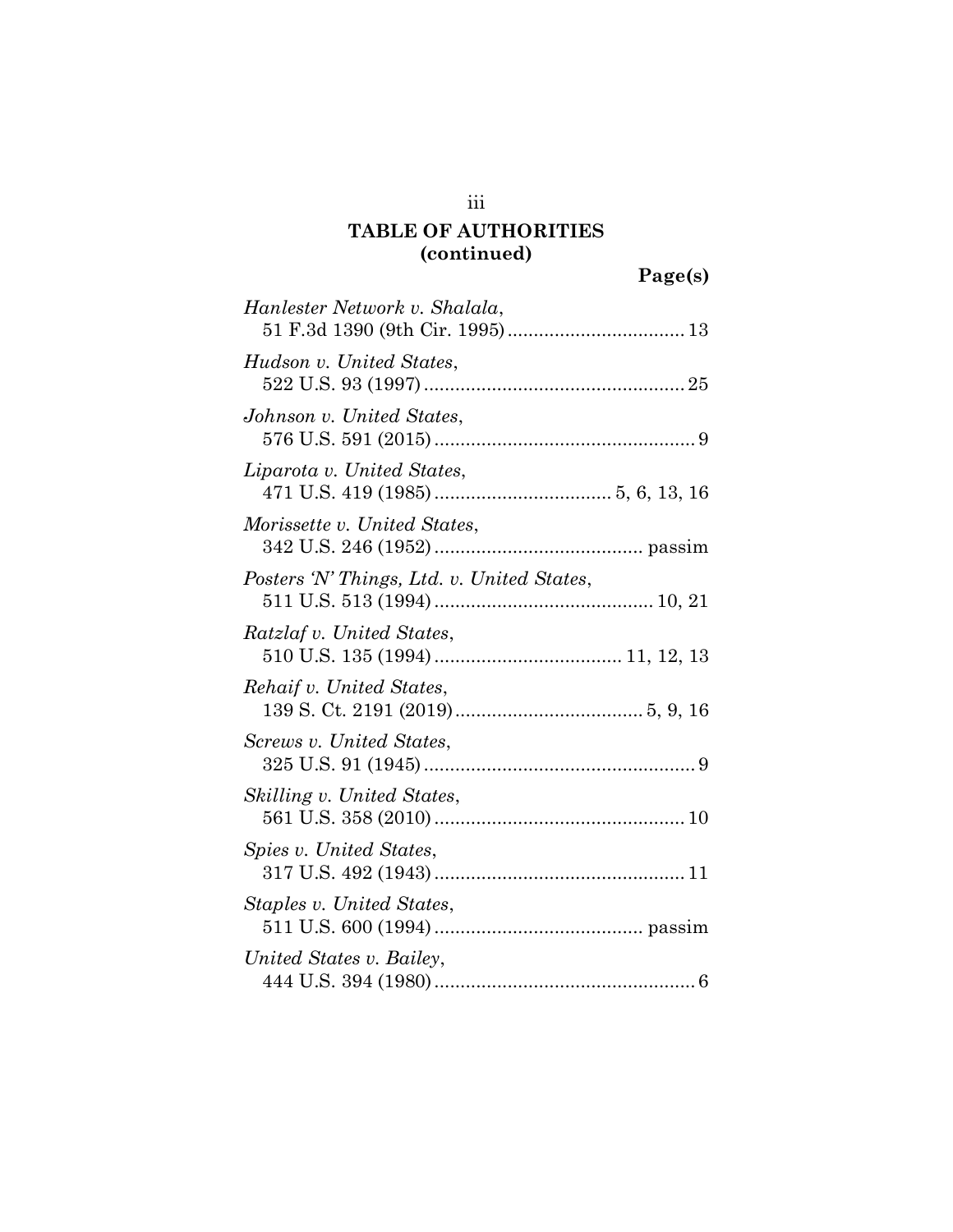| United States v. Balint,                                                 |
|--------------------------------------------------------------------------|
| United States v. Curran,                                                 |
| United States v. Davis,                                                  |
| United States v. Feingold,                                               |
| United States v. Freed,                                                  |
| United States v. Hopkins,                                                |
| United States v. Hurwitz,                                                |
| United States v. International Minerals &<br>Chemical Corp.,             |
| United States v. Sinskey,                                                |
| United States v. U.S. Gypsum Co.,                                        |
| United States v. Weintraub,<br>273 F.3d 139 (2d Cir. 2001)  18, 19       |
| United States v. Weitzenhoff,<br>35 F.3d 1275 (9th Cir. 1993) 17, 18, 19 |

iv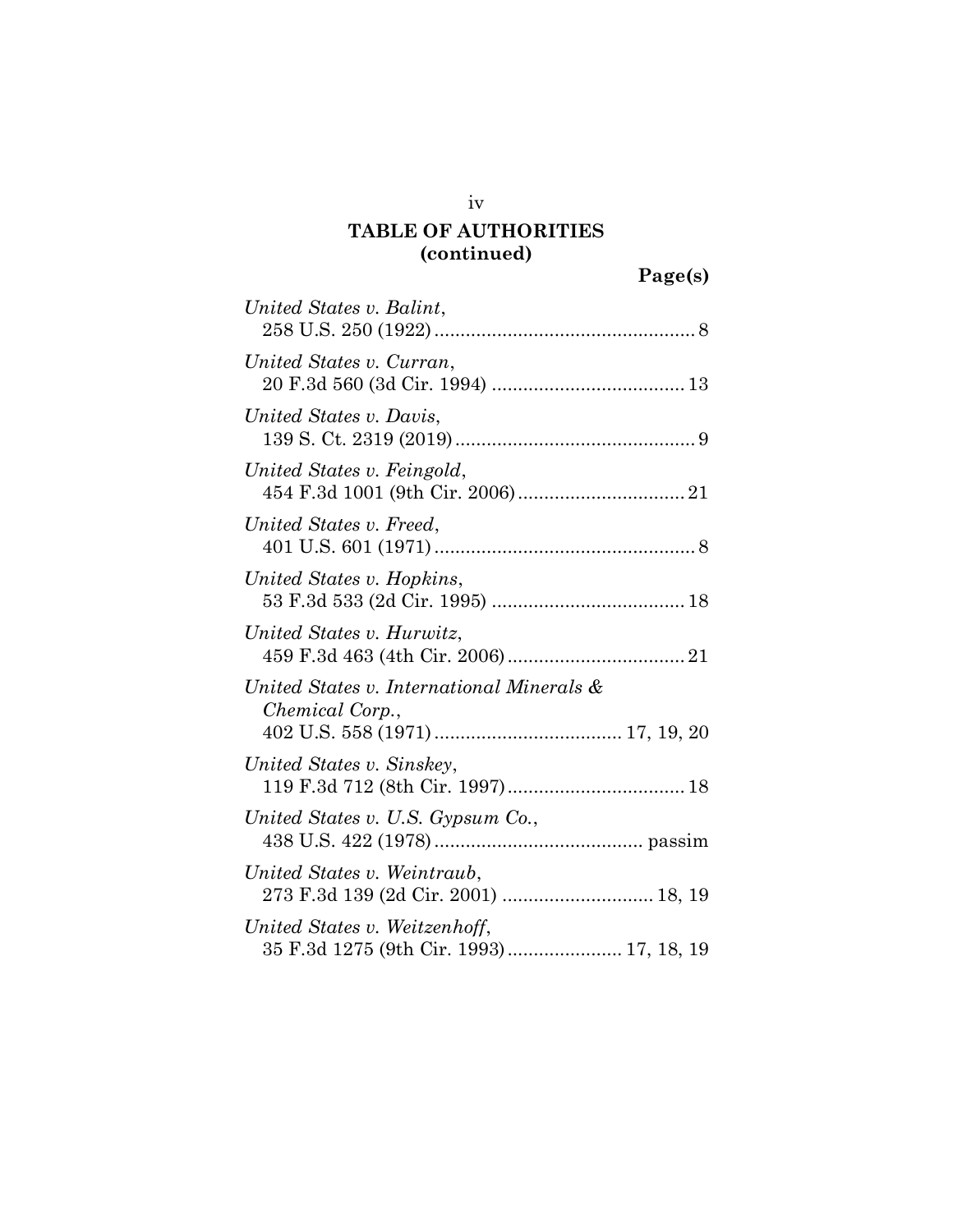| United States v. X-Citement Video, Inc.,                           |  |
|--------------------------------------------------------------------|--|
| Universal Health Servs., Inc. v. United States<br>ex rel. Escobar, |  |
| <b>Statutes</b>                                                    |  |
|                                                                    |  |
|                                                                    |  |
|                                                                    |  |
|                                                                    |  |
|                                                                    |  |
|                                                                    |  |
|                                                                    |  |
|                                                                    |  |
|                                                                    |  |
|                                                                    |  |
| <b>Other Authorities</b>                                           |  |
|                                                                    |  |
|                                                                    |  |
|                                                                    |  |
|                                                                    |  |
| 1 Wayne R. LaFave, Substantive Criminal Law                        |  |

v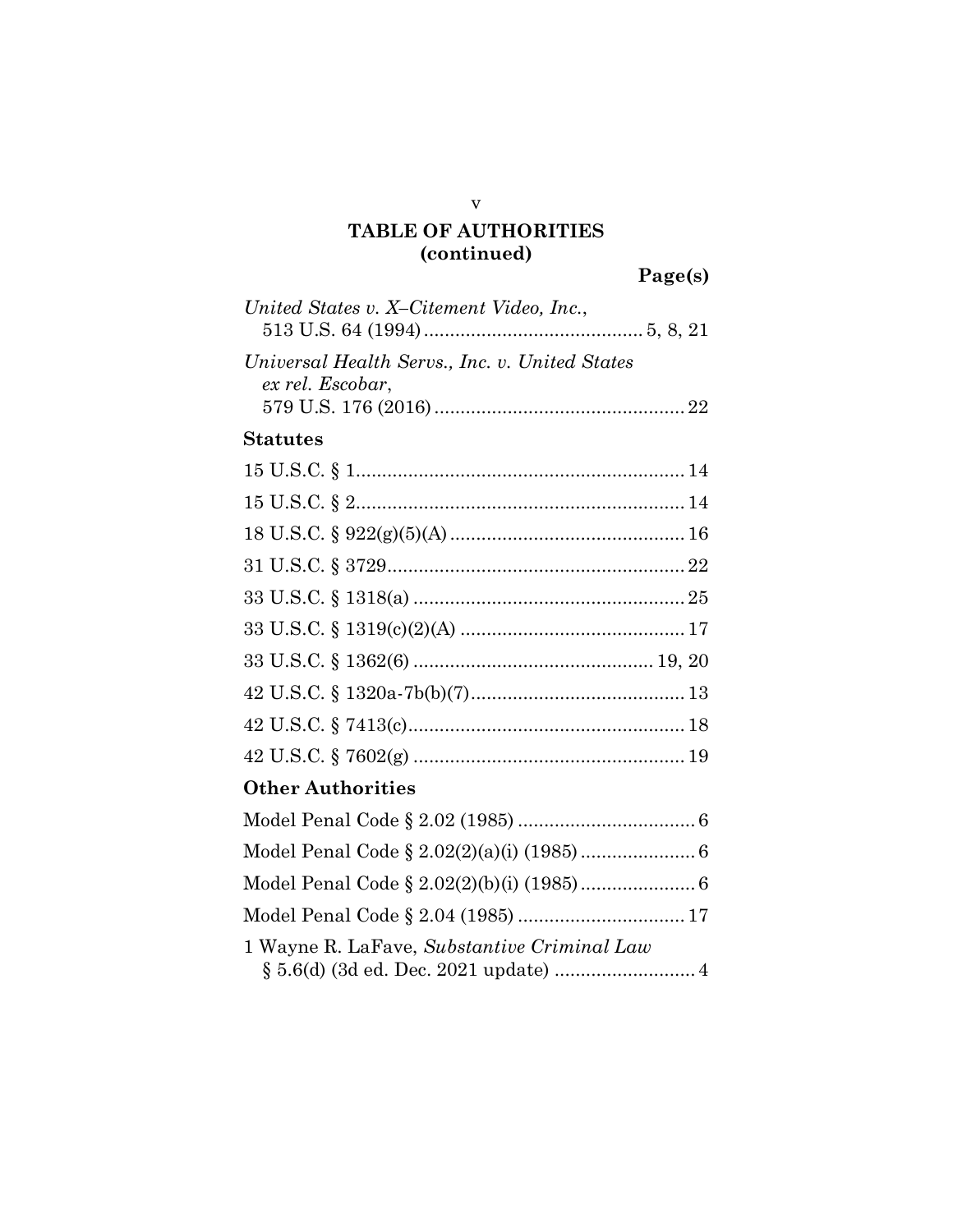## **Page(s)**

| 1 Wayne R. LaFave & Austin W. Scott,<br><i>Substantive Criminal Law</i> $\S 5.1(a)$ (1986)  16                                                                                         |
|----------------------------------------------------------------------------------------------------------------------------------------------------------------------------------------|
| Bruce H. Kobayashi, Antitrust, Agency, and<br>Amnesty: An Economic Analysis of the<br>Criminal Enforcement of the Antitrust Laws<br><i>Against Corporations, 69 Geo. Wash. L. Rev.</i> |
| Mark A. Cohen, <i>Environmental Crime and</i><br>Punishment: Legal/Economic Theory and<br><i>Empirical Evidence on Enforcement of</i><br>Federal Environmental Statutes, 82 J. Crim.   |
| Phillip E. Areeda & Herbert Hovenkamp,<br>Antitrust Law: An Analysis of Antitrust<br><i>Principles and Their Application (3d ed.</i>                                                   |
| Richard A. Posner, <i>Economics</i> , <i>Politics</i> , and the<br>Reading of Statutes and the Constitution, 49                                                                        |

vi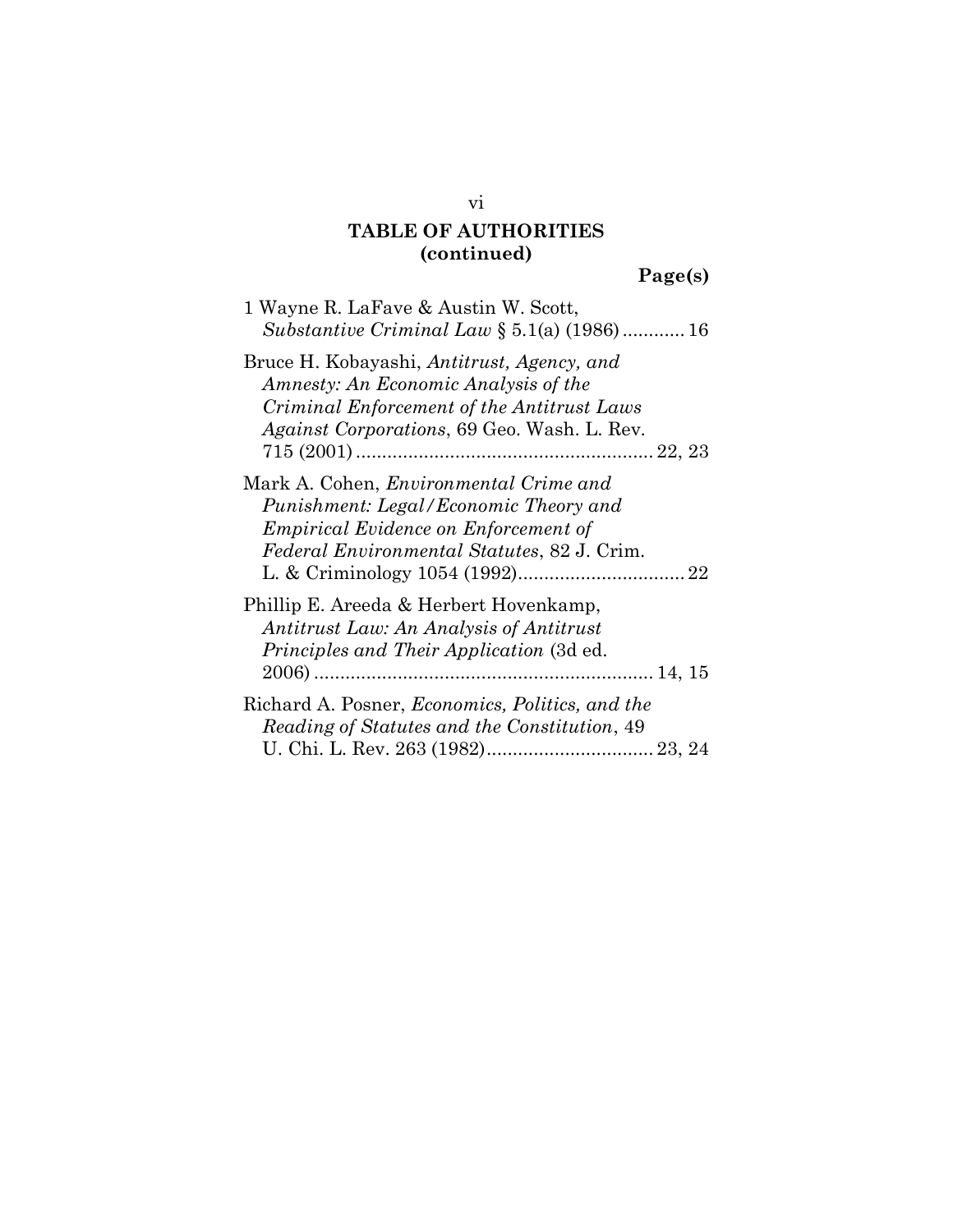IN THE<br>Supreme Court of the United States

Nos. 20-1410, 21-5261 XIULU RUAN,

*Petitioner*,

v.

THE UNITED STATES OF AMERICA, *Respondent.*

SHAKEEL KAHN,

*Petitioner*,

v. THE UNITED STATES OF AMERICA, *Respondent.*

On Writs of Certiorari To the United States Courts of Appeals For the Tenth and Eleventh Circuits

### **BRIEF OF THE CHAMBER OF COMMERCE OF THE UNITED STATES OF AMERICA AS** *AMICUS CURIAE* **IN SUPPORT OF NEITHER PARTY**

 $\frac{1}{2}$  ,  $\frac{1}{2}$  ,  $\frac{1}{2}$  ,  $\frac{1}{2}$  ,  $\frac{1}{2}$  ,  $\frac{1}{2}$ 

### **INTEREST OF** *AMICUS CURIAE*<sup>1</sup>

<span id="page-7-0"></span>The Chamber of Commerce of the United States of America is the world's largest business federation.

<sup>1</sup> Pursuant to Supreme Court Rule 37.6, *amicus curiae* states that no counsel for any party authored this brief in whole or in part and no entity or person, other than *amicus curiae*, its members, or its counsel, made any monetary contribution intended to fund the preparation or submission of this brief. All of the parties have consented to the filing of this brief.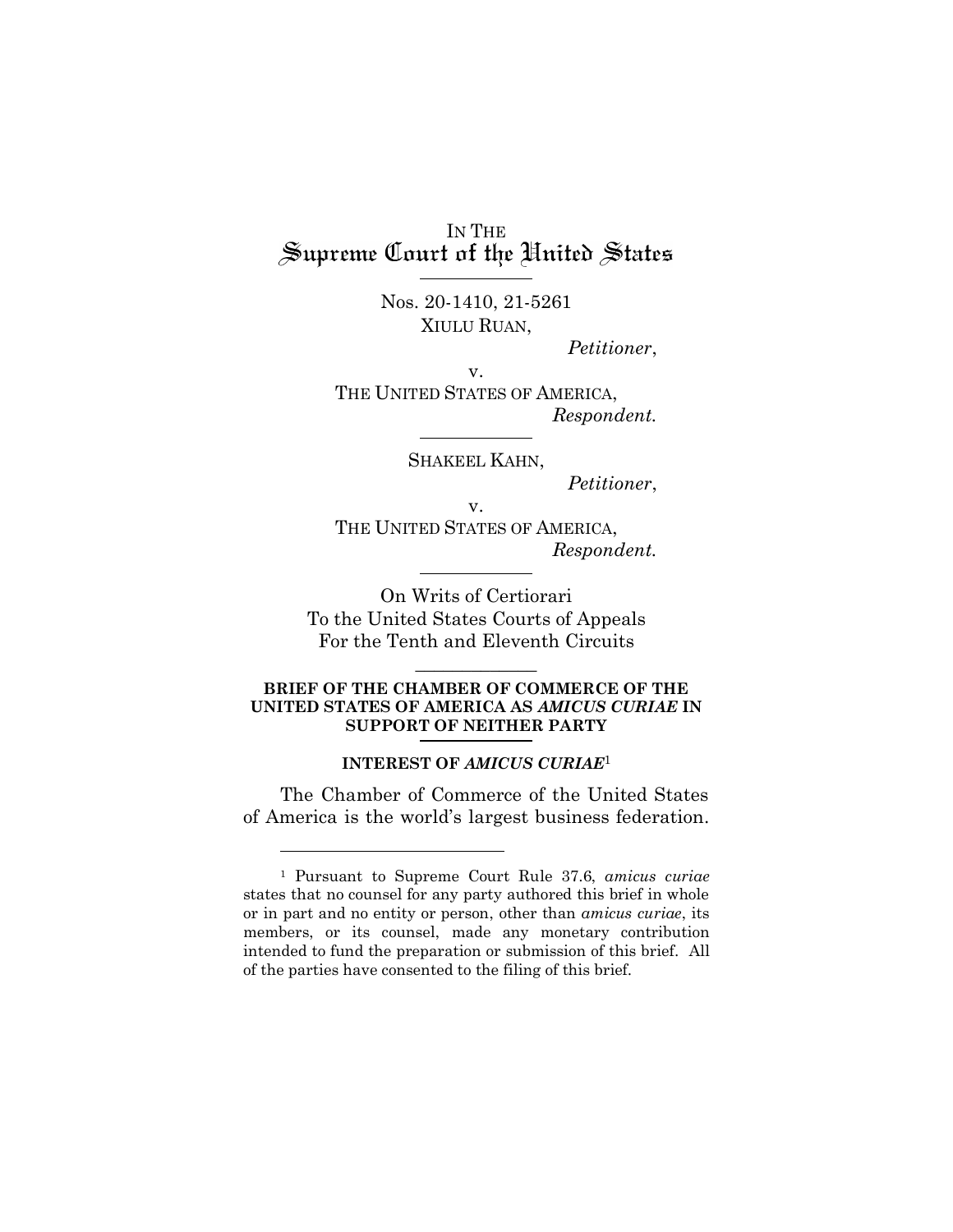It represents approximately 300,000 direct members and indirectly represents the interests of more than three million companies and professional organizations of every size, in every industry sector, and from every region of the country.

An important function of the Chamber is to represent the interests of its members in matters before Congress, the Executive Branch, and the courts. To that end, the Chamber regularly files *amicus curiae* briefs in cases, like this one, that raise issues of concern to the nation's business community. The Chamber's members have an interest in the bedrock principle of criminal law that (unless Congress has clearly specified otherwise) felony liability must be predicated on a defendant's culpable mental state with respect to the element or elements of the offense that make his conduct unlawful.

### **SUMMARY OF ARGUMENT**

<span id="page-8-0"></span>This Court has long adhered to a presumption that criminal liability requires knowledge of the facts that distinguish lawful from unlawful conduct. That presumption applies both to statutes that lack an express *mens rea* element and to statutes where the scope of a textual *mens rea* requirement is unclear. This presumption applies across the realm of felony punishment in criminal law. The presumption of scienter not only vindicates deeply rooted legal principles that require consciousness of wrongdoing to justify serious criminal sanctions, but also protects important due process interests. A stringent scienter requirement helps alleviate notice issues that may arise from vague, complex, or indefinite legal standards.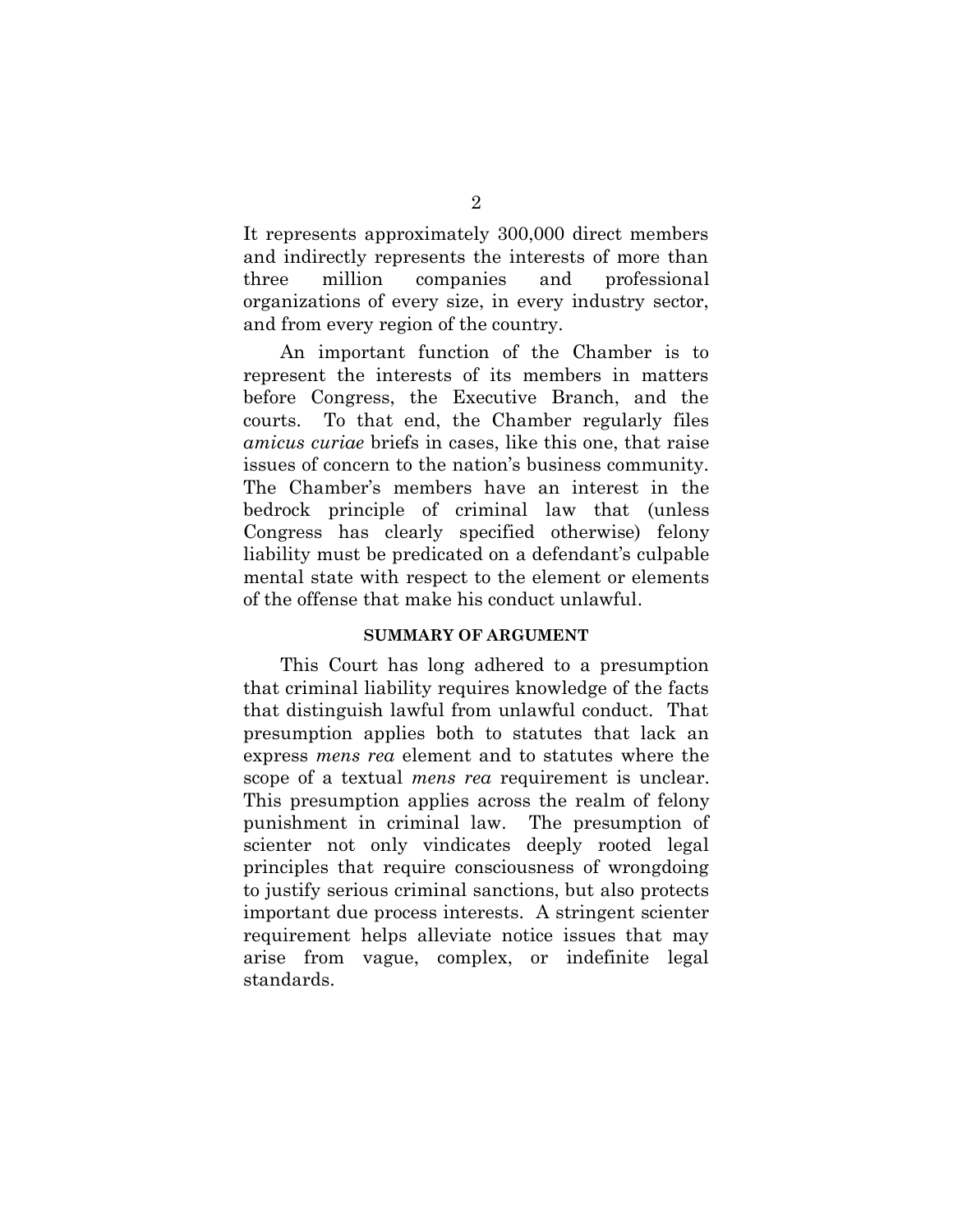The requirement of strong *mens rea* standards has particular force in complex regulatory schemes. There, technical and complicated legal requirements can result in violations without conscious awareness of wrongdoing. A statutory willfulness requirement often protects against criminal liability when the actor has no purpose to disobey or disregard the law. But even absent such statutory text, the Court has applied background principles of *mens rea* to require knowledge of harmful and proscribed consequences to justify criminal liability. The Sherman Act presents a paradigmatic example of that practice. In interpreting the Act, the Court has recognized that *mens rea* requirements are essential to avoid criminalizing business practices that fall into a gray area. And where criminal liability turns on whether conduct is legally authorized or on a defendant's legal status, knowledge of that fact is necessary to avoid criminalizing innocent conduct. To the extent that lower courts have expanded the concept of public welfare offenses to allow felony liability for violations without consciousness of wrongdoing, those decisions have gone astray.

The presumption of *mens rea* also serves the valuable purpose of avoiding overdeterrence. In many regulatory contexts, socially beneficial activity may lie near the margins of prohibited conduct. Criminal and other punitive sanctions that dispense with *mens rea* concerning the facts on which liability turns may lead to undue caution about lawful conduct. That overdeterrence is harmful to society. And given the wide array of non-punitive civil remedies that encourage law compliance and compensate injured parties, the presumption of *mens*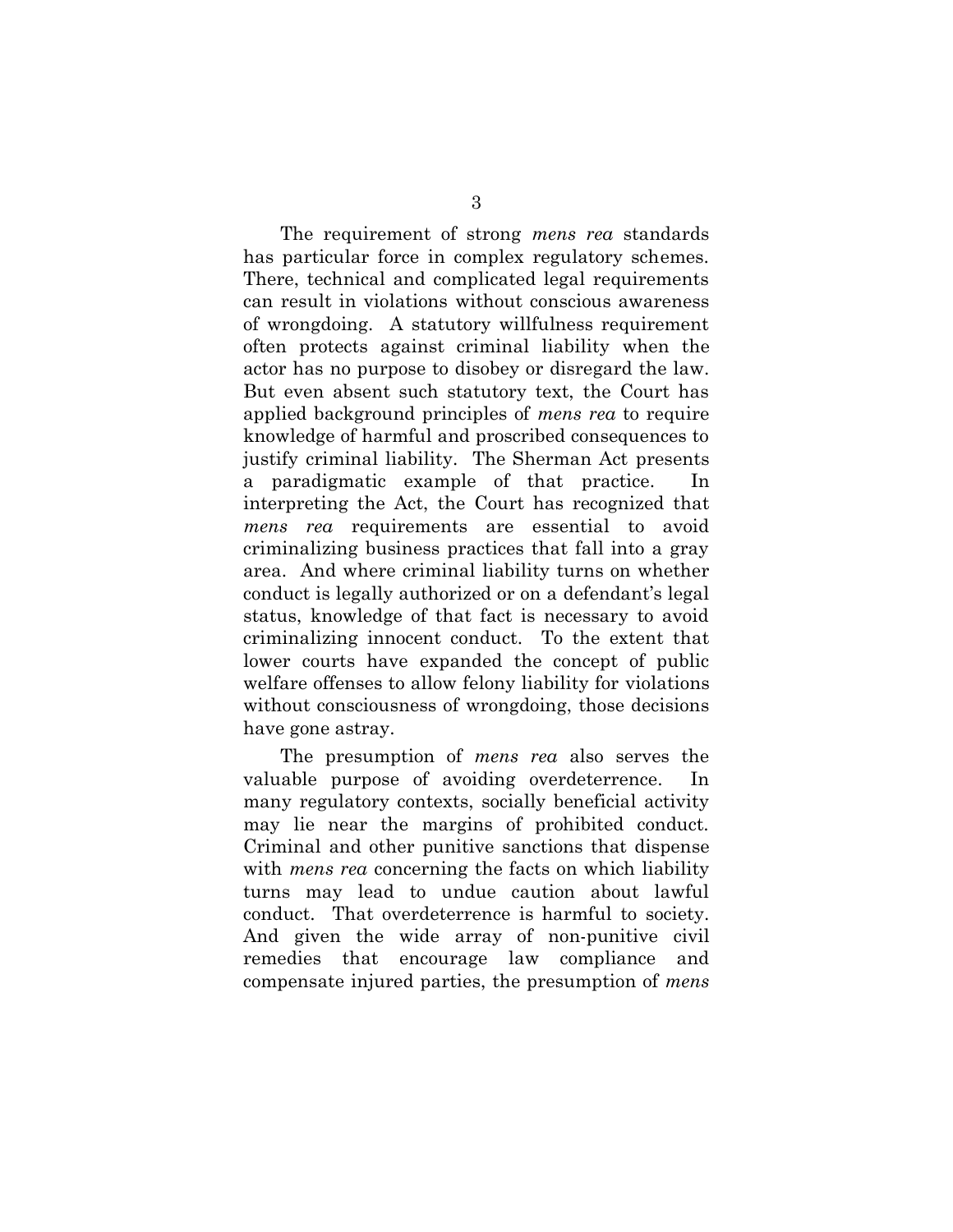*rea* is particularly warranted to avoid overextending the criminal law in ways that discourage valuable activity. 2

#### **ARGUMENT**

<span id="page-10-0"></span>A "vast network of regulatory offenses . . . make up a large part of today's criminal law." 1 Wayne R. LaFave, *Substantive Criminal Law* § 5.6(d) (3d ed. Dec. 2021 update). Prohibitions that trigger felonylevel punishment provide strong incentives to comply with the law. But administrative regulations are often vague, far-reaching, and complex. If criminal sanctions are imposed for regulatory violations absent consciousness of wrongdoing, the criminal law risks overdeterring innocent, socially beneficial conduct. This Court's presumption of *mens rea* is vital to alleviate those concerns. The Court should therefore reaffirm the principle that unless Congress has unmistakably specified otherwise, felony-level criminal liability for regulatory offenses attaches only on proof of conscious wrongdoing.

### <span id="page-10-1"></span>**A. Bedrock Criminal-Law Principles Make Consciousness Of Wrongdoing A Presumptively Necessary Ingredient Of A Felony Offense**

1. It is a foundational principle of our criminal law that "wrongdoing must be conscious to be criminal." *Elonis v. United States*, 135 S. Ct. 2001, 2009 (2015) (quoting *Morissette v. United States*, 342

<sup>2</sup> The foregoing principles apply generally to a wide range of statutory and regulatory contexts. The Chamber expresses no view on the specific application of these principles to the criminal convictions in these cases.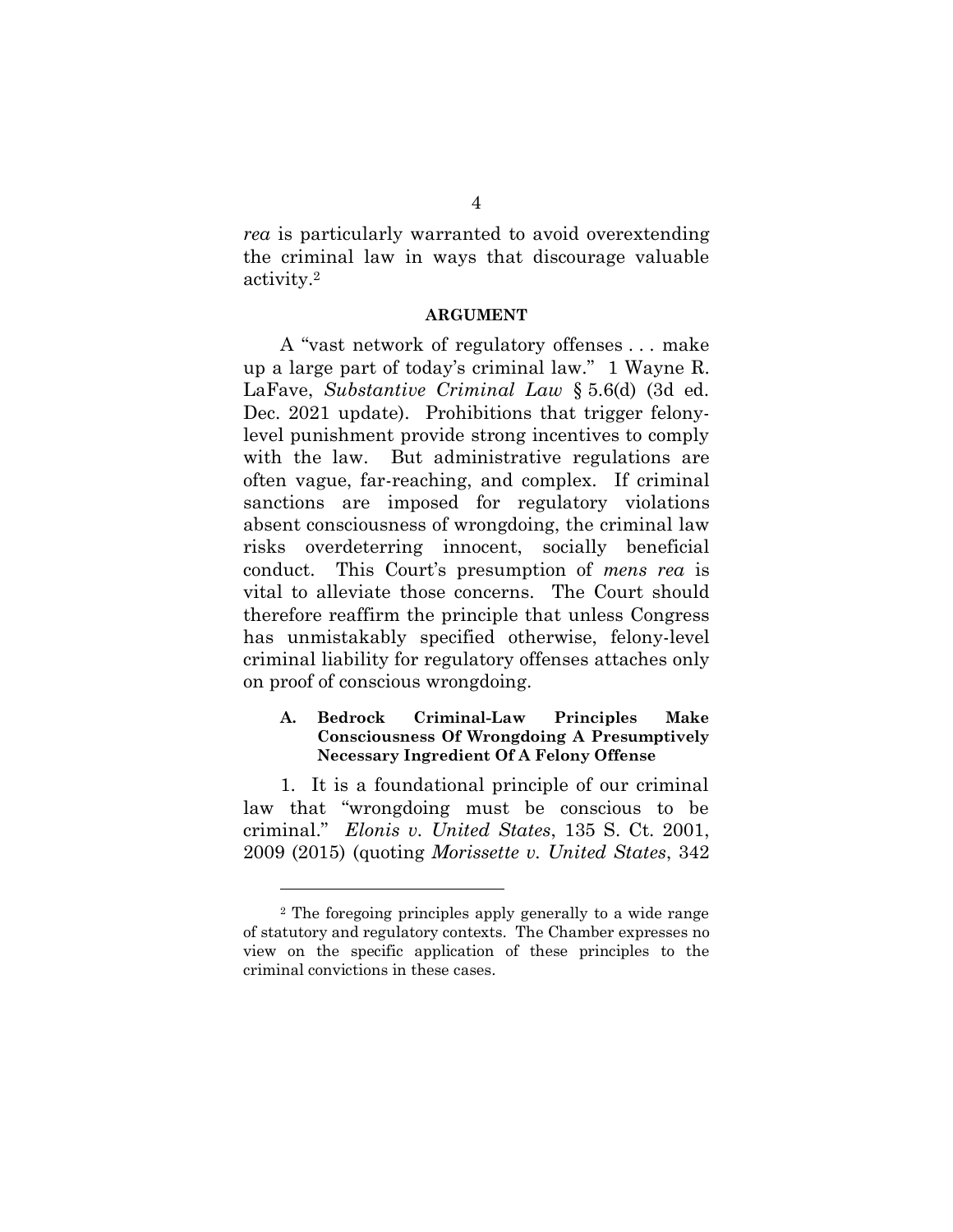U.S. 246, 252 (1952)). "Federal criminal liability generally does not turn solely on the results of an act without considering the defendant's mental state." *Id.* at 2012. Rather, this Court regularly interprets "criminal statutes to include broadly applicable scienter requirements, even where the statute by its terms does not contain them." *Id.* at 2009 (quoting *United States v. X–Citement Video, Inc.*, 513 U.S. 64, 70 (1994)).

This interpretive rule, sometimes called the "presumption in favor of scienter," applies to statutes that omit a mental state element altogether. *See id.* at 2004, 2010 (18 U.S.C. § 875(c)); *Staples v. United States*, 511 U.S. 600, 602–03 (1994) (26 U.S.C. § 5861(d)); *United States v. U.S. Gypsum Co.*, 438 U.S. 422, 427 (1978) (15 U.S.C. § 1); *Morissette*, 342 U.S. at 248 (18 U.S.C.  $\S 641$ ). It equally applies to statutes where it is unclear whether the specified mental state covers all elements. *See Rehaif v. United States*, 139 S. Ct. 2191, 2194 (2019) (18 U.S.C. § 924(a)); *Flores-Figueroa v. United Stat*es, 556 U.S. 646, 647 (2009) (18 U.S.C. § 1028A(a)(1)); *Arthur Andersen LLP v. United States*, 544 U.S. 696, 703 (2005) (18 U.S.C. § 1512(b)(2)); *X-Citement Video, Inc.*, 513 U.S. at 65–66 (18 U.S.C. § 2252); *Liparota v. United States*, 471 U.S. 419, 420 (1985) (7 U.S.C.  $§ 2024(b)(1)).$ 

In both contexts, the "mere omission" of a mental state attached to the element in question "should not be read as dispensing with it." *Elonis*, 135 S. Ct. at 2009 (internal quotation marks omitted). Instead, the critical question is whether the element "separat[es] legal innocence from wrongful conduct." *X-Citement Video, Inc.*, 513 U.S. at 72–73 ("[The]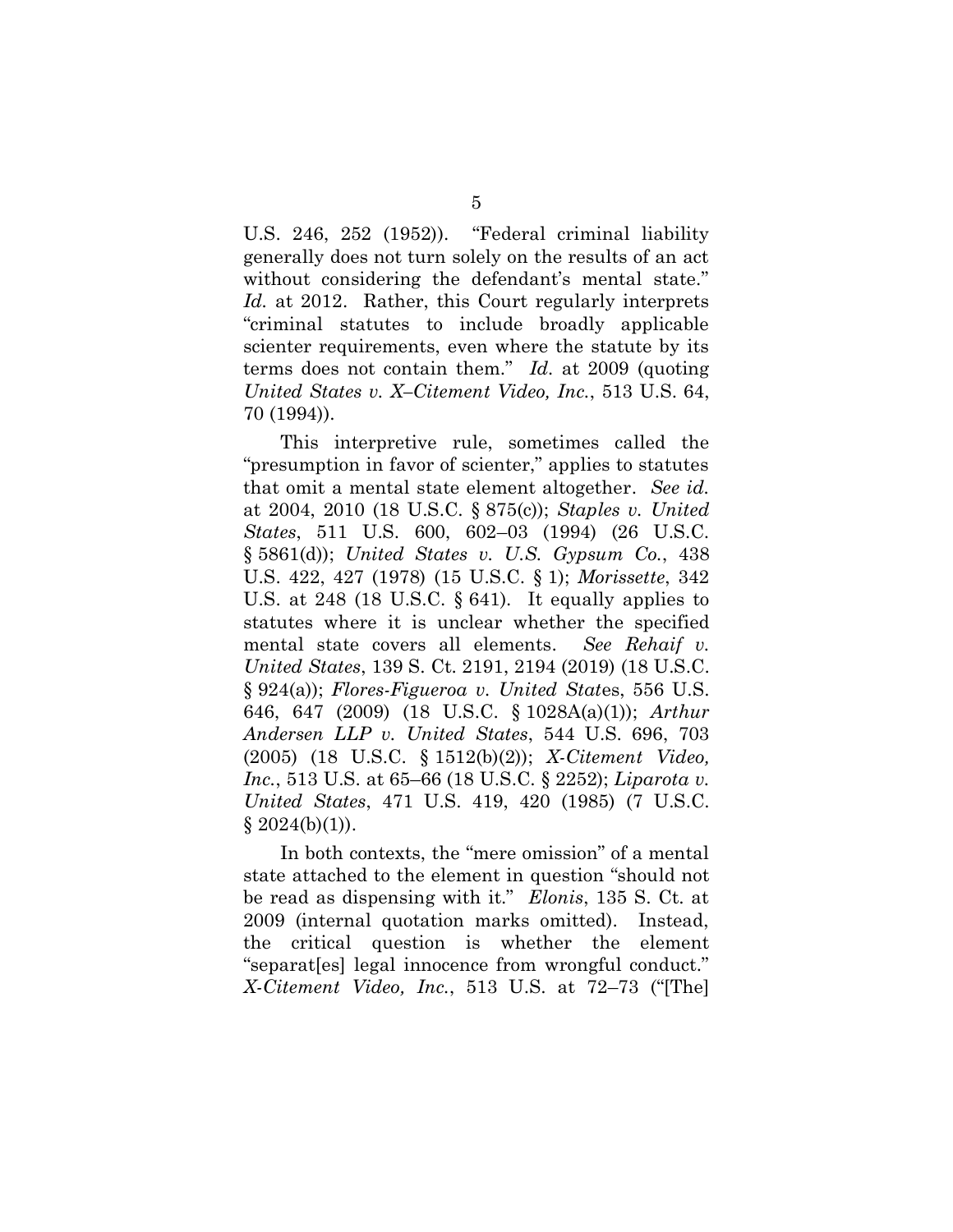presumption in favor of a scienter requirement should apply to each of the statutory elements that criminalize otherwise innocent conduct."); *Flores-Figueroa*, 556 U.S. at 652. If the element plays that role, the Court generally requires proof of knowledge or intent for that element. *See, e.g.*, *Gypsum*, 438 U.S. at 442; *Staples*, 511 U.S. at 619. Put differently, the Court "read[s] into [the] statute . . . that *mens rea* which is necessary to separate wrongful conduct from otherwise innocent conduct." *Carter v. United States*, 530 U.S. 255, 269 (2000) (internal quotation marks omitted). 3

In *Liparota v. United States*, for example, the Court considered a statute proscribing knowing possession or use of food stamps "in any manner not authorized by [the statute] or the regulations." 471 U.S. at 420 (quoting 7 U.S.C. § 2024(b)(1)). The question was whether the statute merely required proof that the defendant knowingly used or possessed

<sup>3</sup> The Model Penal Code categorized the various mental states as purpose, knowledge, recklessness, and negligence. Model Penal Code § 2.02 (1985). Purpose denotes the actor's "conscious object" to achieve a result, while knowledge indicates awareness "that his conduct is of [the specified] nature or that [the specified attendant] circumstances exist." *Id.*  $\frac{8}{2.02(2)(a)(i)}$  $&$  (b)(i). The Court has "characterized the distinction between [purpose and knowledge] as 'limited,' explaining that it 'has not been considered important' for many crimes." *Borden v. United States*, 141 S. Ct. 1817, 1823 (2021) (plurality opinion) (quoting *United States v. Bailey*, 444 U.S. 394, 404 (1980)). This brief does not address crimes where the distinction between purpose and knowledge may matter. Instead, it addresses crimes where the presumption of *mens rea* requires the actor's awareness of the facts and circumstances that make his conduct wrongful.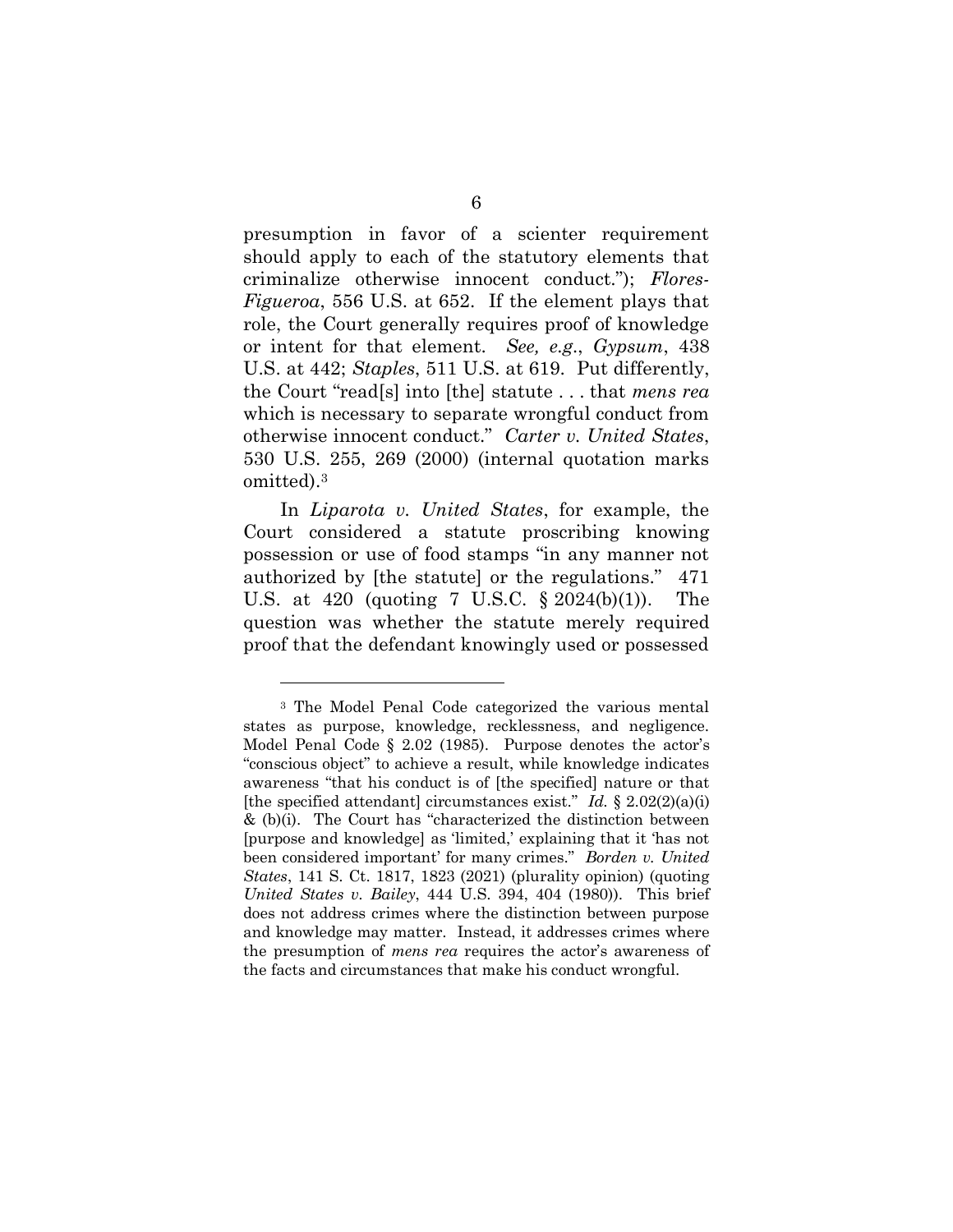food stamps, or whether it additionally required proof of knowledge that such use or possession was "not authorized." The Court adopted the latter interpretation, explaining that otherwise the statute "would have criminalized 'a broad range of apparently innocent conduct' and swept in individuals who had no knowledge of the facts that made their conduct blameworthy." *Elonis*, 135 S. Ct. at 2009 (quoting *Liparota*, 471 U.S. at 426).

Similarly, in *Arthur Andersen LLP v. United States*, the Court considered a statute that proscribes "knowingly us[ing] intimidation or physical force, threate[ning], or corruptly persuad[ing] another person" with intent to withhold records from an official proceeding. 544 U.S. at 698 (quoting 18 U.S.C. § 1512(b)(2)). The government had charged Arthur Andersen with violating the statute by encouraging its employees to destroy documents related to the Enron accounting scandal in accordance with the company's document retention policy. The district court instructed the jury that it could convict "even if [Arthur Andersen] honestly and sincerely believed" that it was lawfully following its policy, and the court of appeals affirmed. *Id.* at 702, 706 (citation omitted). This Court reversed, construing "knowingly . . . corruptly persuades" to require "awareness, understanding, or consciousness of wrongdoing." *Id.* at 705–06. The Court explained that the statute's knowledge requirement is the "key" to separating innocent from wrongful conduct. *Id.* at 704–06. Absent proof of a defendant's consciousness of wrongdoing, the statute would reach a range of innocent conduct that results in withholding documents—including lawful adherence to document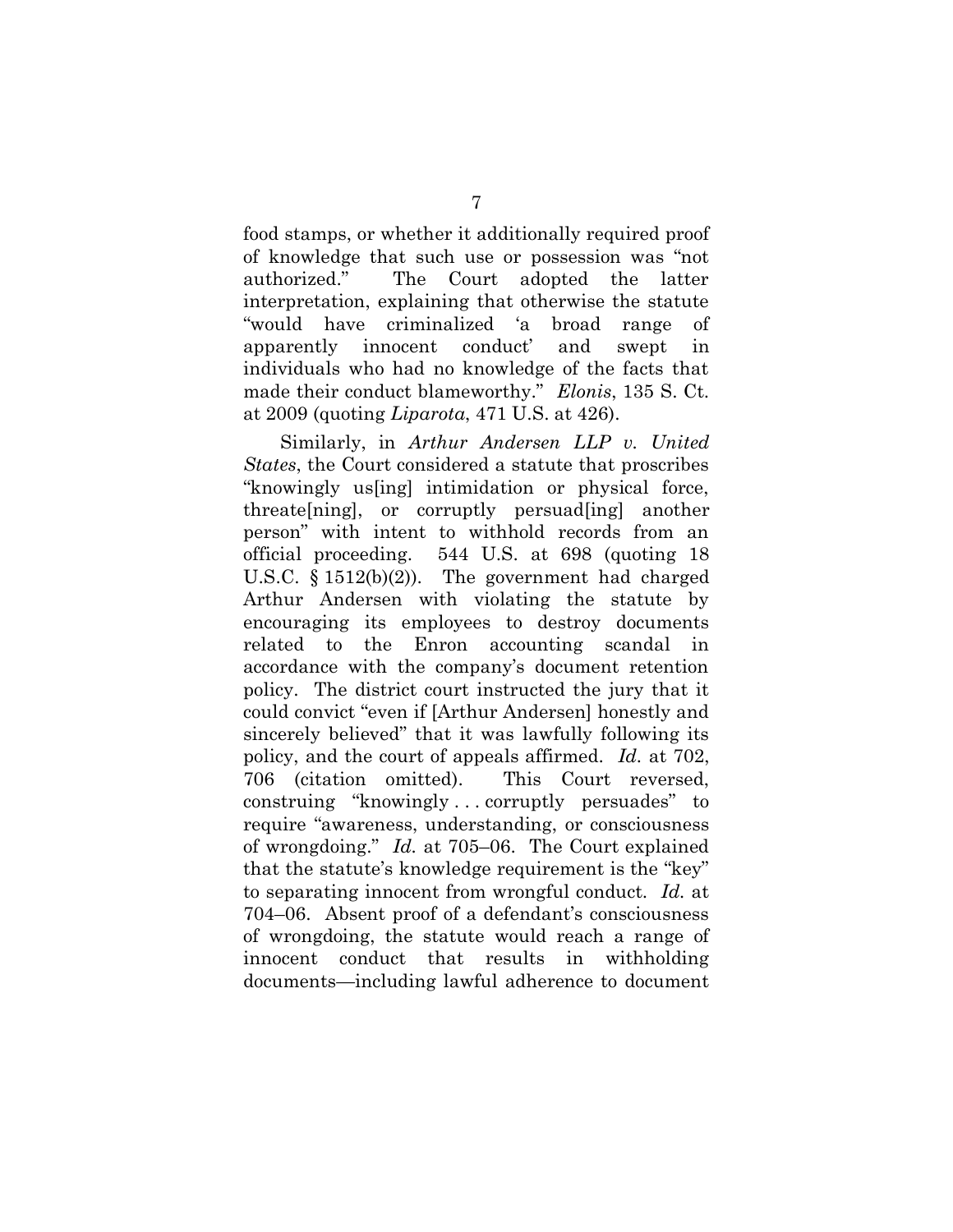retention policies and lawful invocation of attorneyclient privilege. *Id.*

Similar distinctions run throughout other cases interpreting felony offenses, reflecting the Court's adherence to the principle that "wrongdoing must be conscious." *Morissette*, 342 U.S. at 252. Where the element in question makes the conduct wrongful, scienter is required. *See, e.g.*, *X-Citement Video, Inc.*, 513 U.S. at 72–73, 78 (requiring knowledge, for childpornography trafficking offense, that performers are in fact underage); *Staples*, 511 U.S. at 614–15, 619 (requiring knowledge, for firearm-registration offense, of features that subject firearm to registration requirement). Where the element is not necessary to establish the wrongfulness of the conduct, the presumption of *mens rea* may be overcome in light of other interpretive principles. *See United States v. Balint*, 258 U.S. 250, 251–54 (1922) (construing drug offense to require only proof that defendant knowingly sold dangerous drugs, not that he knew such drugs were "narcotics" within statutory ambit); *United States v. Freed*, 401 U.S. 601 (1971) (upholding regulation of unregistered-hand-grenade possession without proof of scienter); *see also Staples*, 511 U.S. at 608–14 (distinguishing *Balint* on this basis).

The only context in which the Court does not always apply the "presumption in favor of scienter" is in interpreting what have been called public welfare offenses. *See Staples*, 511 U.S. at 617–18 & n.3; *Morrisette,* 342 U.S. at 254–56 (describing rise of these regulatory violations, many of which seek to minimize the "danger or probability" of harm from "particular industries, trades, properties or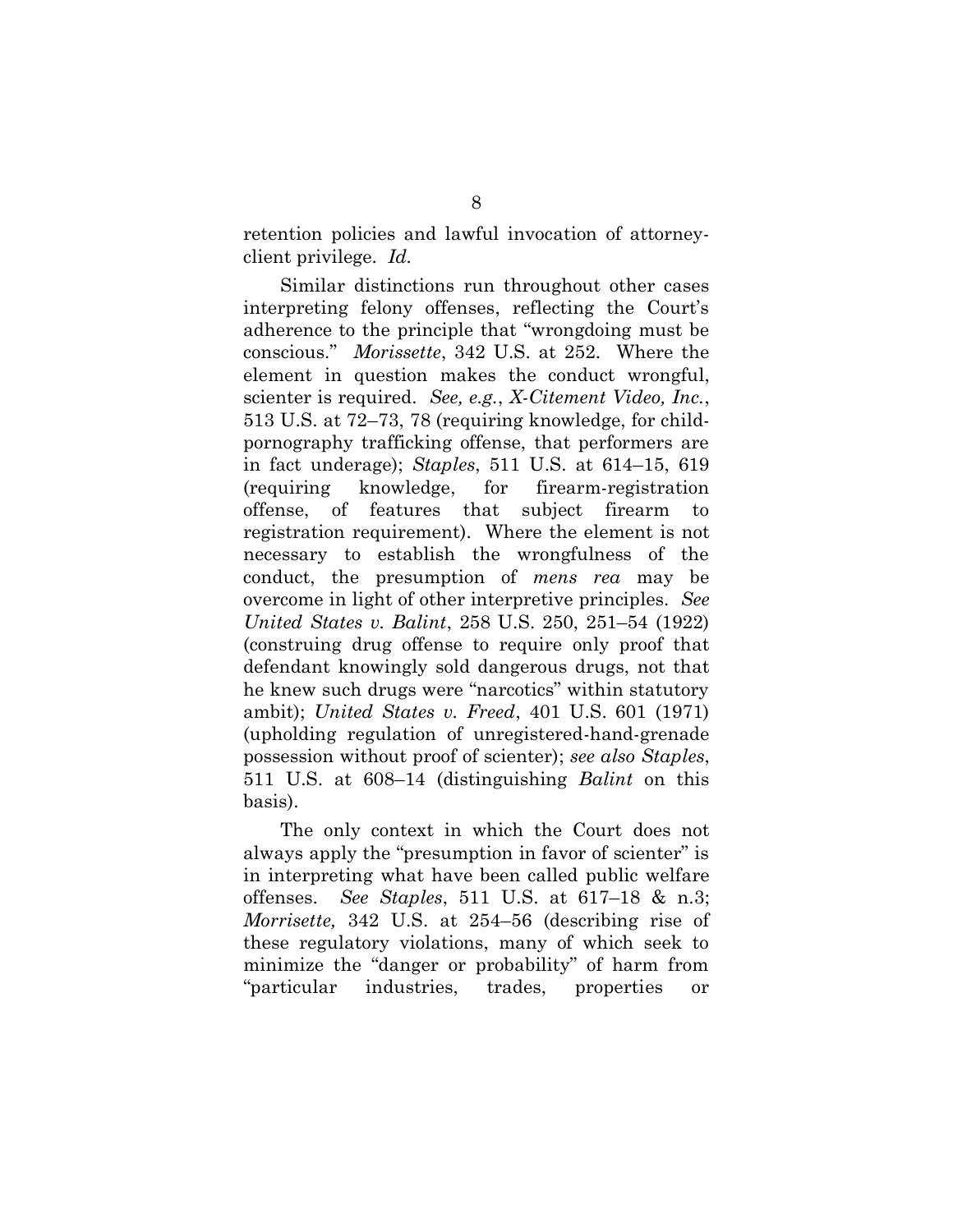activities"). But the cases originating that doctrine "almost uniformly involved statutes that provided for only light penalties such as fines or short jail sentences," *Staples*, 511 U.S. at 616 (citation omitted), where "conviction does no grave damage to an offender's reputation," *Morissette*, 342 U.S. at 256. By contrast, where the full force of criminal law is brought to bear through a felony charge, the Court adheres to the presumption that proof of the defendant's consciousness of wrongdoing is required. *See Rehaif*, 139 S. Ct. at 2197; *Staples*, 511 U.S. at 617; *Gypsum*, 438 U.S. at 438.

2. The presumption in favor of scienter protects vital due process interests. "It is common ground that this Court, where possible, interprets congressional enactments so as to avoid raising serious constitutional questions." *Cheek v. United States*, 498 U.S. 192, 203 (1991). Serious due process concerns arise when a criminal "law [is] so vague that it fails to give ordinary people fair notice of the conduct it punishes, or so standardless that it invites arbitrary enforcement." *Johnson v. United States*, 576 U.S. 591, 595 (2015). "The constitutional vice in such a statute is the essential injustice to the accused of placing him on trial for an offense, the nature of which the statute does not define and hence of which it gives no warning." *Screws v. United States*, 325 U.S. 91, 101 (1945) (plurality opinion). "Vague laws contravene the 'first essential of due process of law' that statutes must give people of 'common intelligence' fair notice of what the law demands of them." *United States v. Davis*, 139 S. Ct. 2319, 2325 (2019) (quoting *Connally v. Gen. Constr. Co.*, 269 U.S. 385, 391 (1926)).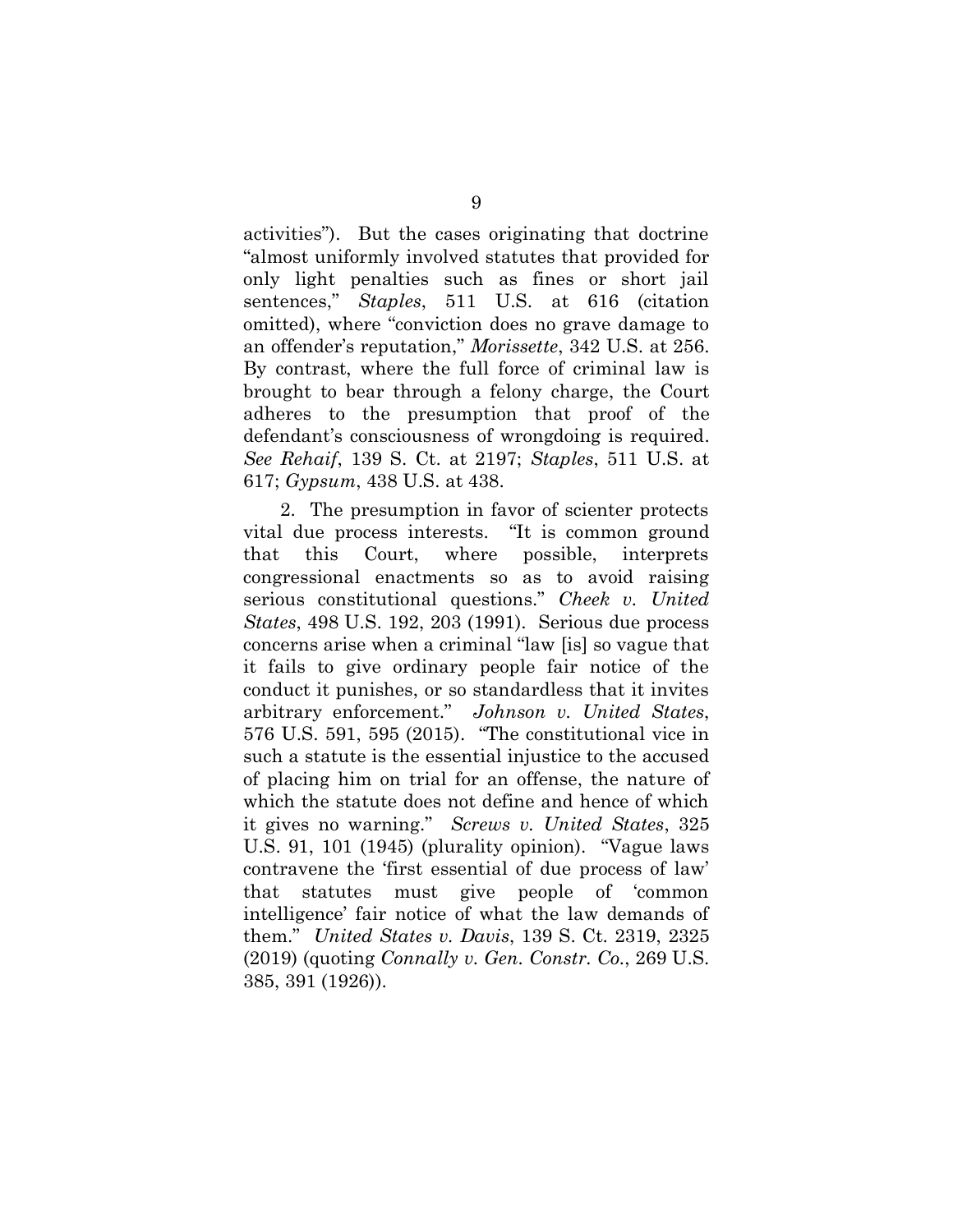This Court has "long recognized that the constitutionality of a vague statutory standard is closely related to whether that standard incorporates a requirement of *mens rea*." *Colautti v. Franklin*, 439 U.S. 379, 395 (1979) (citing, *inter alia*, *Gypsum*, 438 U.S. at 434–46). Where statutes with indefinite standards incorporate strong *mens rea* requirements, they are less likely to prompt vagueness concerns. *See, e.g.*, *Skilling v. United States*, 561 U.S. 358, 412 (2010) (statutory *mens rea* requirement in honestservices prosecutions under 18 U.S.C. § 1346 "blunts any notice concern").

The same principle is at work when the Court relies on the presumption of scienter to infer a *mens rea* requirement. For example, in *Posters 'N' Things, Ltd. v. United States*, 511 U.S. 513 (1994), the Court held that the absence of a "knowingly" requirement in the text did not mean "that Congress intended to dispense entirely with a scienter requirement," *id.* at 522, and went on to reject a constitutional vagueness challenge in part because "the scienter requirement that we have inferred in [the statute] assists in avoiding any vagueness problem," *id.* at 526. This analysis confirms that by requiring proof of the defendant's awareness of every element that makes his conduct wrongful, the presumption of scienter alleviates vagueness concerns that may otherwise cast doubt on statutes that impose criminal liability based on imprecise standards.

### <span id="page-16-0"></span>**B.** *Mens Rea* **Requirements Have Particular Importance Where Complex Regulatory Schemes Are Backed By Criminal Penalties**

The foregoing analysis applies across the spectrum of federal criminal law, but especially for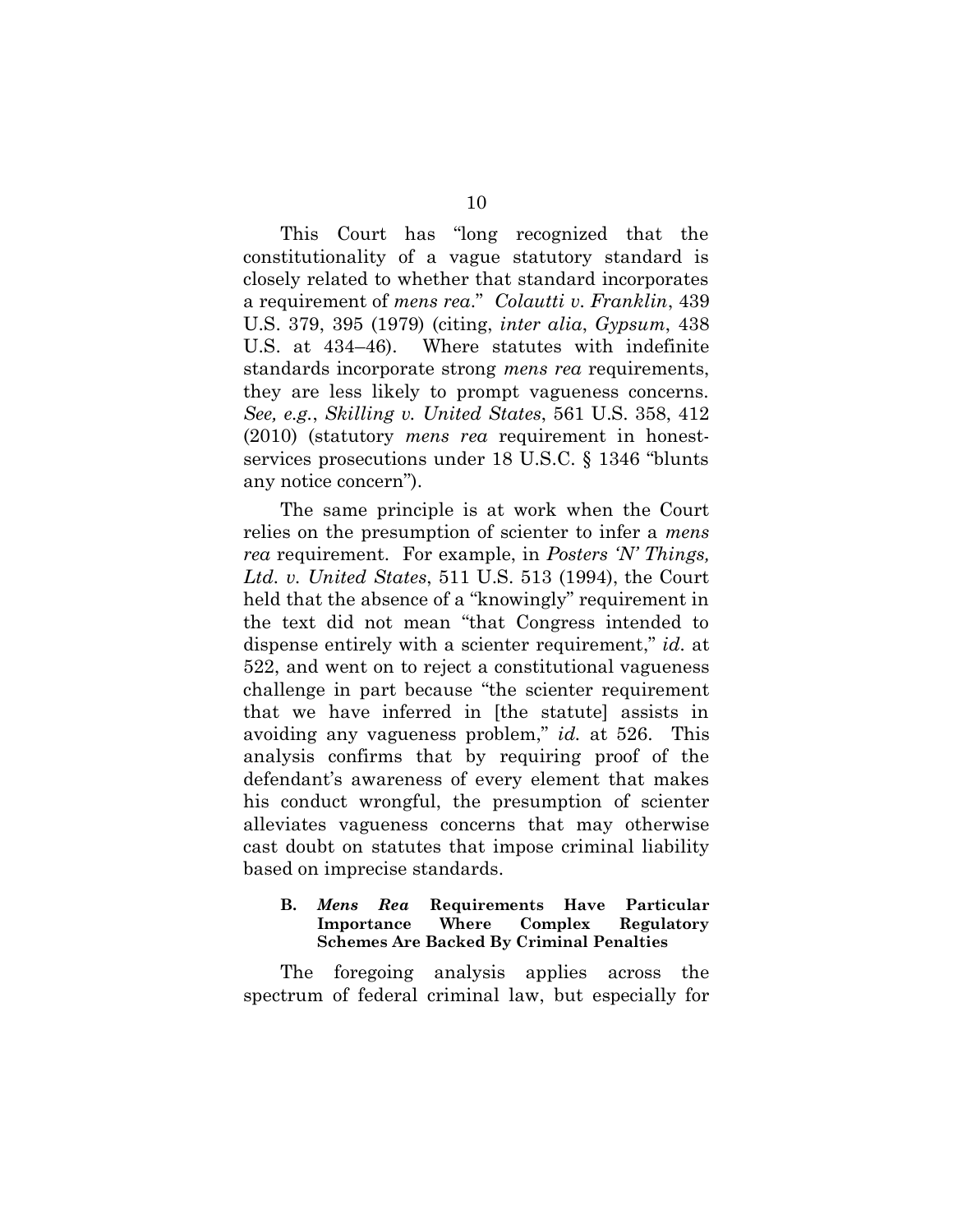laws that impose felony-level punishment for regulatory violations. In multiple regulatory contexts, such as tax law and antitrust, strong *mens rea* requirements are the only bulwark against criminalization of innocent conduct. And when necessary to protect against penalizing innocent conduct, the presumption of *mens rea* can require knowledge of the legal consequences of facts as well as knowledge of the facts themselves. Lower courts that deviate from these principles misconstrue this Court's precedent and underscore why the presumption of *mens rea* must apply when complex regulatory schemes carry serious criminal penalties.

1. Where statutes criminalize the "willful" violation of complex regulatory schemes, this Court has held that "willfulness" requires knowledge of the law. "Willful" "is a word of many meanings, its construction often being influenced by its context." *Spies v. United States*, 317 U.S. 492, 497 (1943). "[W]hen used in the criminal context, a 'willful' act is one undertaken with a 'bad purpose.'" *Bryan v. United States*, 524 U.S. 184, 191 (1998). Generally, "in order to establish a 'willful' violation of a statute, 'the Government must prove that the defendant acted with knowledge that his conduct was unlawful.'" *See id.* at 191–92 (quoting *Ratzlaf v. United States*, 510 U.S. 135, 137 (1994)) (upholding conviction for willfully dealing in firearms without a federal license when defendant knew his conduct was unlawful, even though he did not know the specific federal licensing requirement that he violated).

In certain situations, however, this Court has required a "more particularized showing" of willfulness. *See id.* This principle applies in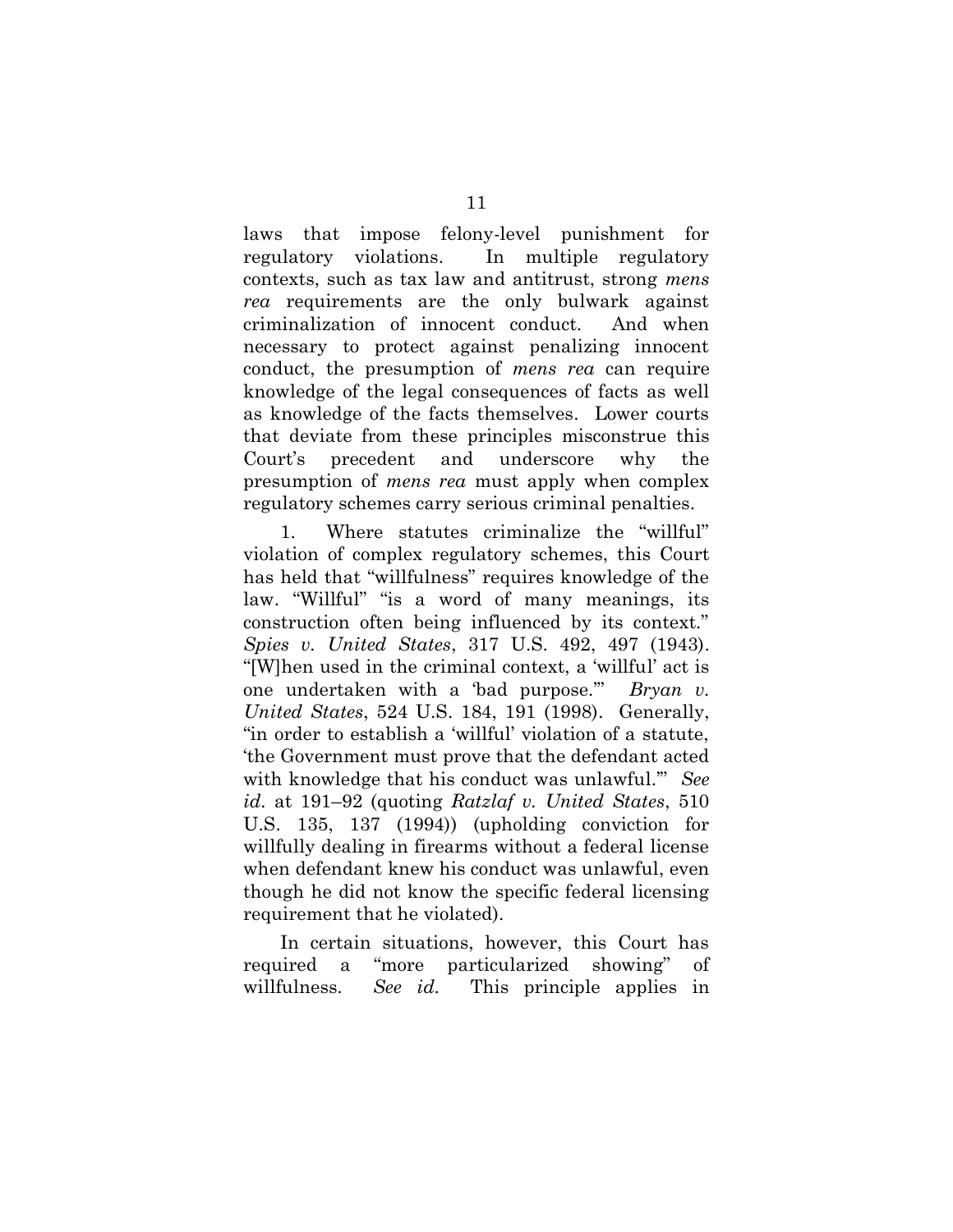technical, complex areas of the law where a higher level of awareness is indispensable to finding culpable conduct. For example, *Cheek v. United States* concerned certain provisions of the federal tax code that criminalized "willfully attempt[ing]" to evade taxes and "willfully fail[ing]" to file federal tax returns. 498 U.S. at 194. "The proliferation of statutes and regulations," this Court reasoned, "has sometimes made it difficult for the average citizen to know and comprehend the extent of the duties and obligations imposed by the tax laws." *Id.* at 199–200. Accordingly, the Court held that willfulness in the tax context requires the government to prove "actual knowledge of the pertinent legal duty." *Id.* at 202. A defendant's subjective, good-faith misunderstanding of the law negates the requisite *mens rea* to convict him. *Id.* at 206–07.<sup>4</sup>

Similarly, in *Ratzlaf v. United States*, the defendant purchased cashier's checks from multiple banks, each for less than \$10,000, the threshold at which the bank was required under federal law to report a cash transaction. 510 U.S. at 137. He was charged with "structuring" financial transactions for the purpose of evading the bank's federal reporting requirements. *Id.* The Court held that it was not enough for the government to prove that the defendant structured cash transactions and did so

<sup>4</sup> The Court also observed that "the more unreasonable the asserted beliefs or misunderstandings are, the more likely the jury will consider them to be nothing more than simple disagreement with known legal duties imposed by the tax laws" and will infer the requisite knowledge. 498 U.S. at 203–04.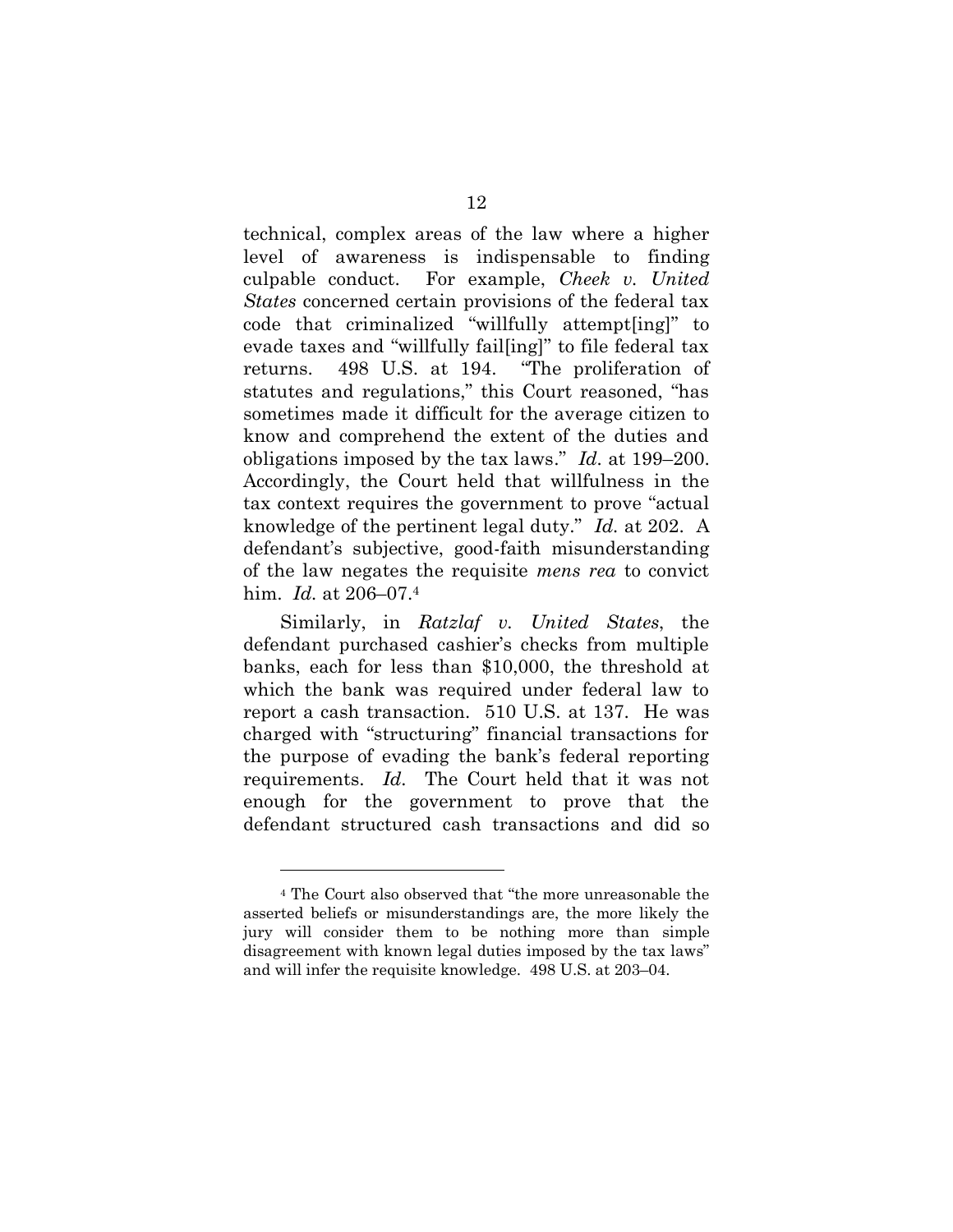with a purpose to avoid the bank's reporting duty—it must also show that he did so with knowledge of his own "duty not to avoid triggering such a report." *Id.* at 140, 147.

Both *Cheek* and *Ratzlaf* "involved highly technical statutes that presented the danger of ensnaring individuals engaged in apparently innocent conduct." *Bryan*, 524 U.S. at 194; *see also Liparota*, 471 U.S. at 426 (requiring a showing that defendant knew his conduct was unauthorized by statute or regulations, because to hold otherwise "would be to criminalize a broad range of apparently innocent conduct"). Several lower courts have relied on the same principle to require a heightened showing of willfulness in complex fields such as election law and health care fraud. For example, in *United States v. Curran*, 20 F.3d 560 (3d Cir. 1994), the court of appeals overturned the defendant's conviction for "willfully" causing a campaign treasurer to submit false contribution reports when the defendant did not know his conduct was unlawful. *Id.* at 567–69. And in *Hanlester Network v. Shalala*, 51 F.3d 1390 (9th Cir. 1995), the court of appeals construed "knowingly and willfully" in the Medicare/Medicaid anti-kickback provision of the Social Security Act, 42 U.S.C. § 1320a-7b(b)(7), as requiring the government to prove, in part, that the defendant had the specific intent to disobey the law. *Id*. at 1400.

2. Even absent a statutory "willfulness" requirement, when the line between criminalized conduct and socially desirable conduct is hard to discern, some level of "knowledge" of wrongfulness is required before criminal liability can attach. The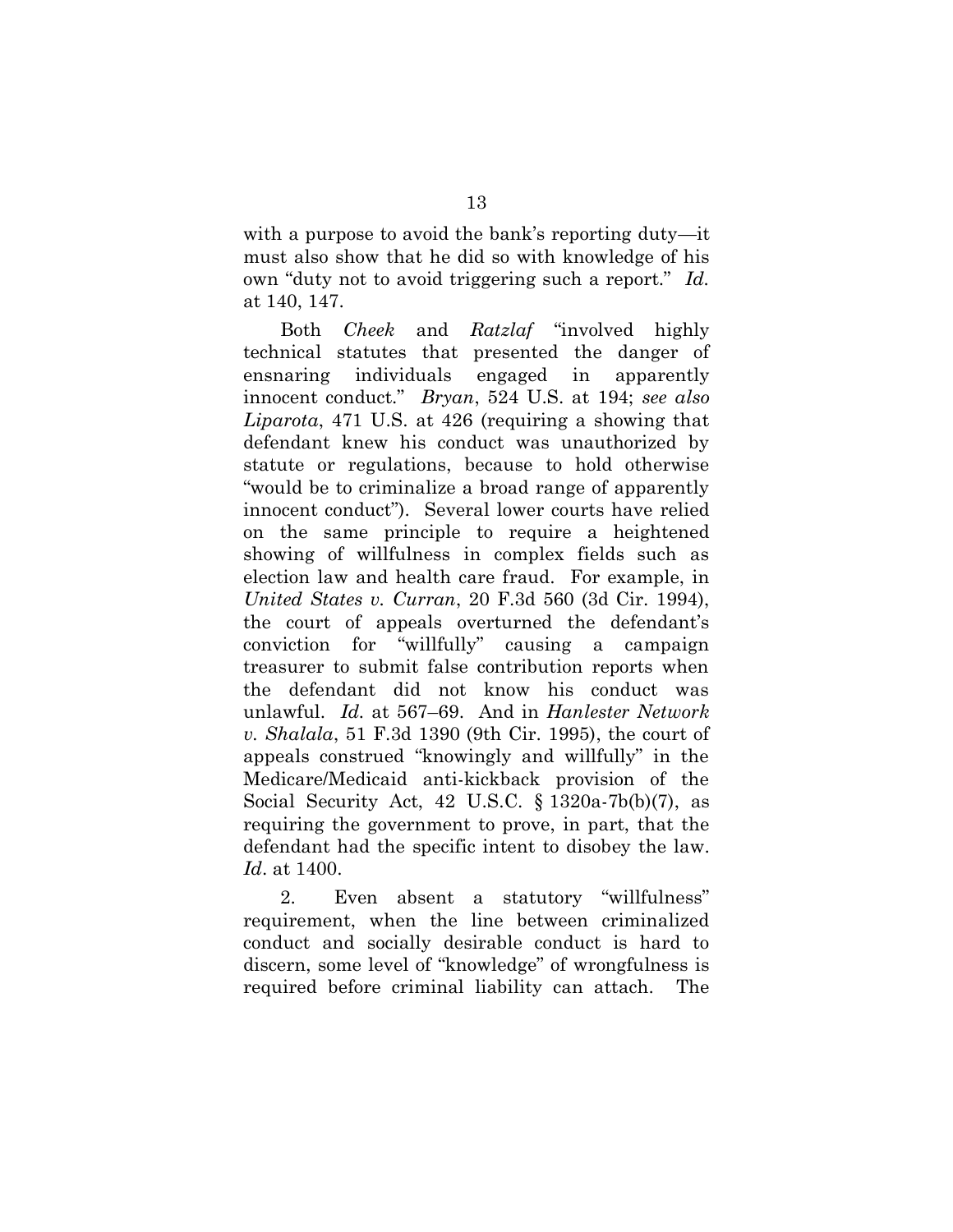paradigmatic example is the Sherman Act. By its text, the Sherman Act prohibits "[e]very contract, combination . . . or conspiracy, in restraint of trade," 15 U.S.C. § 1, and any "monopol[y], or attempt to monopolize" interstate or foreign commerce, *id.* § 2. Violations of either Section 1 or Section 2 are felonies that carry a maximum of 10 years imprisonment and a fine of up to \$1,000,000 (for individuals) or \$100 million (for corporations). *Id.*

The Sherman Act has been described as possessing a "generality and adaptability comparable to that found to be desirable in constitutional provisions." *Appalachian Coals, Inc. v. United States*, 288 U.S. 344, 359–60 (1933). On its face, the Sherman Act sits uneasily with criminal law. "The prohibitions of the Sherman Act are, after all, quite vague and general." Phillip E. Areeda & Herbert Hovenkamp, *Antitrust Law: An Analysis of Antitrust Principles and Their Application* ¶ 303 (3d ed. 2006). As this Court has observed, "[t]he Sherman Act, unlike most traditional criminal statutes, does not, in clear and categorical terms, precisely identify the conduct which it proscribes." *Gypsum*, 438 U.S. at 438*.* Rather, it authorizes "[b]oth civil remedies and criminal sanctions" for "the conduct proscribed restraints of trade or commerce and illegal monopolization—without reference to or mention of intent or state of mind." *Id.* And "judicial elaboration of the Act [has not] always yielded the clear and definitive rules of conduct which the statute omits." *Id.* 

Absent *mens rea* protections, these ambiguities could threaten criminal sanctions for business decisions taken in good faith. The leading antitrust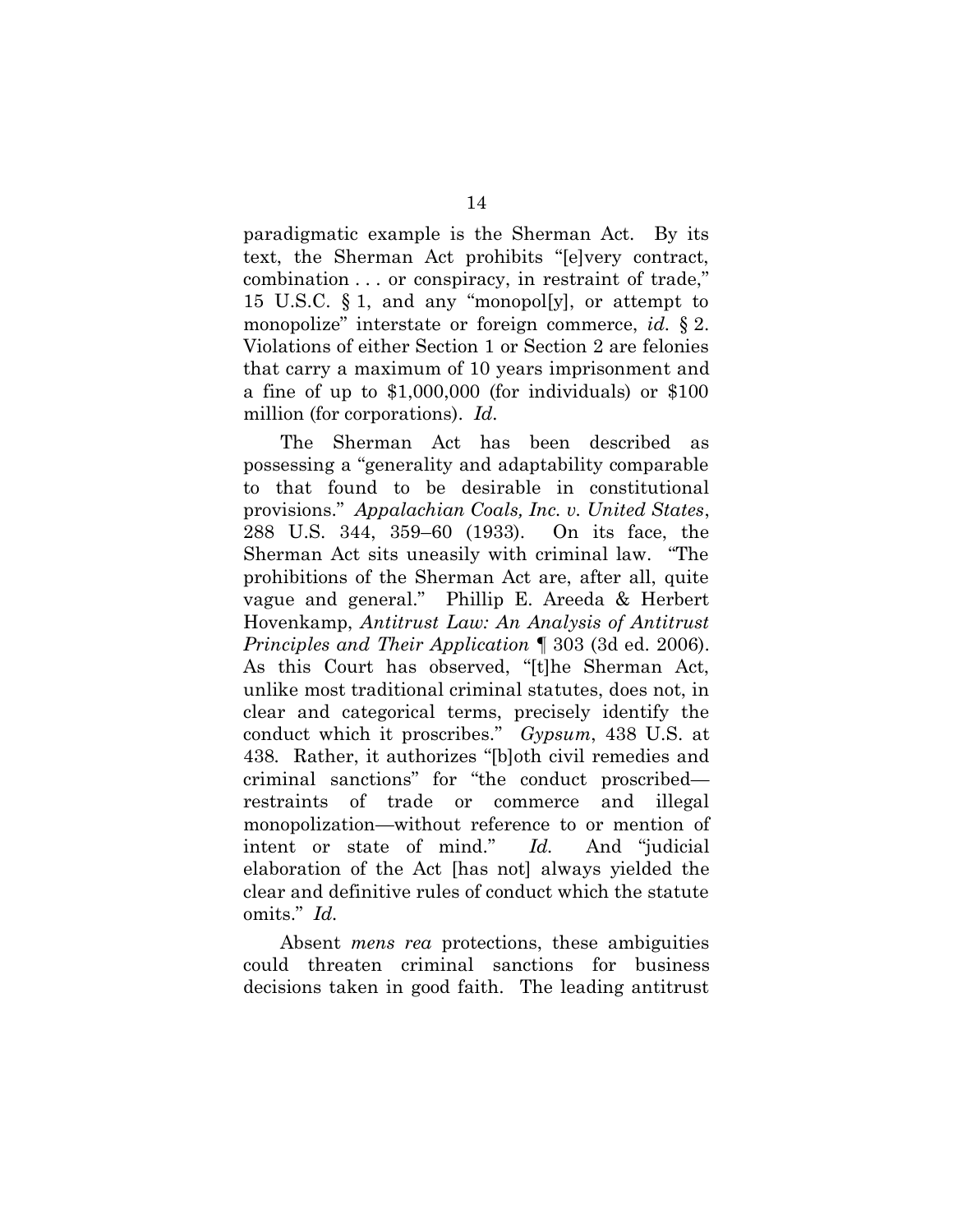treatise has noted the inherent "unfairness of punishing a reasonable person who saw or weighed the relevant economic or other data differently from a later judge or jury pronouncing the conduct unreasonable." Areeda & Hovenkamp, *supra*, ¶ 303. Accordingly, despite the absence of an express *mens rea* provision, this Court has construed the Sherman Act's criminal offenses as requiring proof of intent. *See Gypsum*, 438 U.S. at 443. Warning of the risks of imposing "criminal liability on a corporate official . . . for engaging in such conduct which only after the fact is determined to violate the statute because of anticompetitive effects, without inquiring into the intent with which it was undertaken," *id.* at 441, the *Gypsum* Court rejected the government's argument that intent could be inferred from any agreement that had the effect of raising prices, *id.* at 435–36. Instead, to establish criminal liability, the government must also prove that the defendant acted with at least "knowledge of [the] probable consequences" that an action would have an anticompetitive effect. *Id.* at 444. This holding reflected the general requirement of *mens rea* as an element of a crime and ensured that the Act would criminalize only "conscious and calculated wrongdoing" as opposed to good-faith business conduct. *Id.* at 442.

3. Beyond requiring knowledge of the facts that separate innocent from criminal conduct, this Court has applied the presumption of *mens rea* to the legal consequences of facts when necessary to draw the line between wrongful and socially desirable behavior. *Liparota v. United States* exemplifies that principle. As noted, the statute in that case criminalized the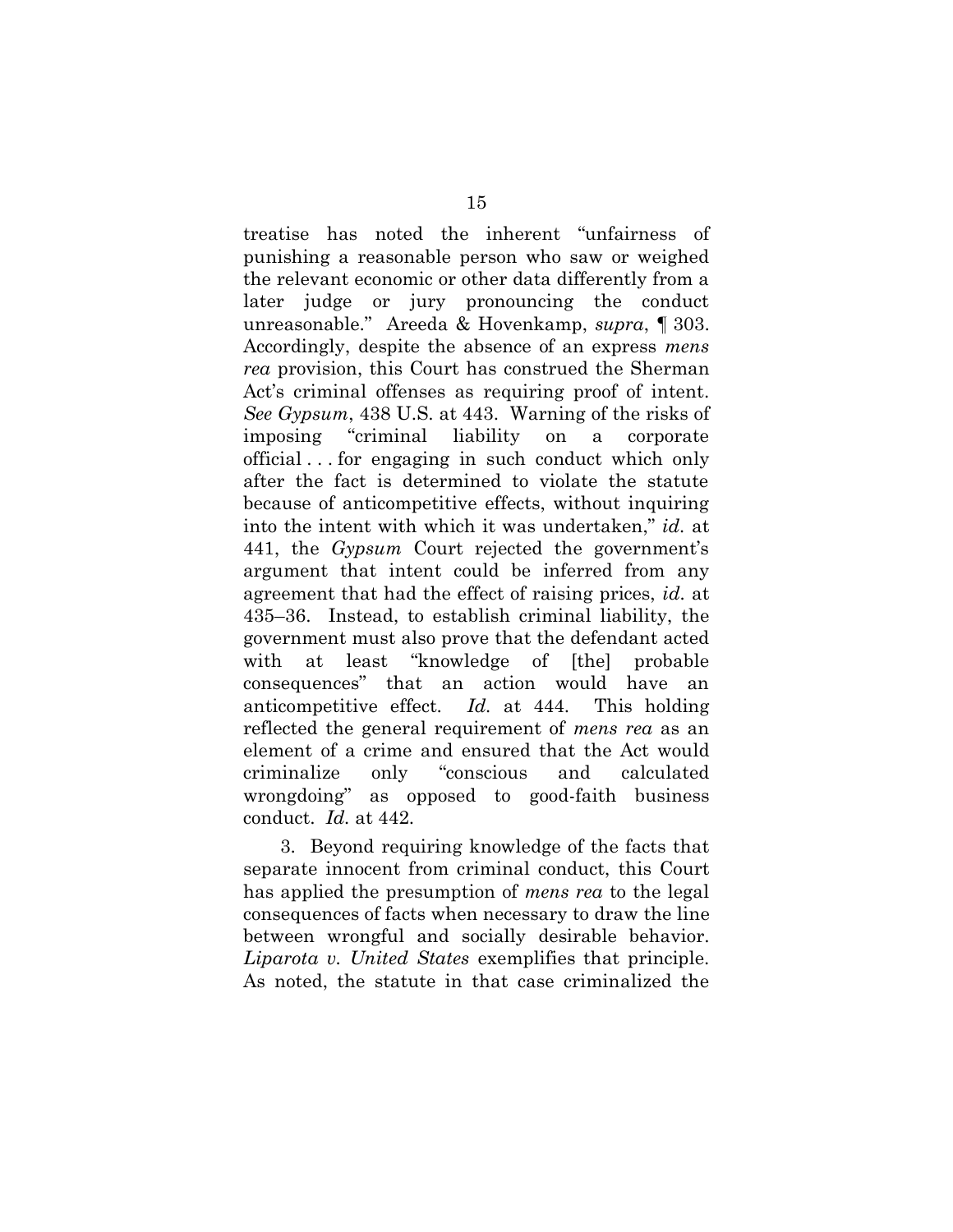unauthorized use or possession of food stamps. 471 U.S. at 420. To protect against criminalizing the use of food stamps to make "innocent" purchases—such as in a store that illegally charged higher prices to food-stamp customers—the Court required that "the defendant knew his conduct to be unauthorized by statute or regulations." *Id.* at 425–26.

More recently, the Court applied this principle to hold that a person charged with unlawful possession of a firearm must know of the status that made his possession unlawful. *Rehaif,* 139 S. Ct. at 2195–97 (construing 18 U.S.C.  $\S 922(g)$ ). The Court rejected the government's argument that requiring knowledge of status—for example, whether an alien is "illegally or unlawfully in the United States," 18 U.S.C.  $\S 922(g)(5)(A)$ —"is a question of law, not fact," and thus falls within "the well-known maxim that 'ignorance of the law' (or a 'mistake of law') is no excuse." 139 S. Ct. at 2198 (citation omitted). The Court explained that the maxim does not apply "where a defendant 'has a mistaken impression concerning the legal effect of some collateral matter and that mistake results in his misunderstanding the full significance of his conduct,' thereby negating an element of the offense." *Id.* (quoting 1 Wayne R. LaFave & Austin W. Scott, *Substantive Criminal Law* § 5.1(a), at 575 (1986)). 5

<sup>5</sup> As the Court noted, the Model Penal Code embraces this same principle: "[A] mistake of law is a defense if the mistake negates the 'knowledge . . . required to establish a material element of the offense[.]'" *Rehaif*, 139 S. Ct. at 2198 (ellipsis in original) (quoting Model Penal Code § 2.04, at 27).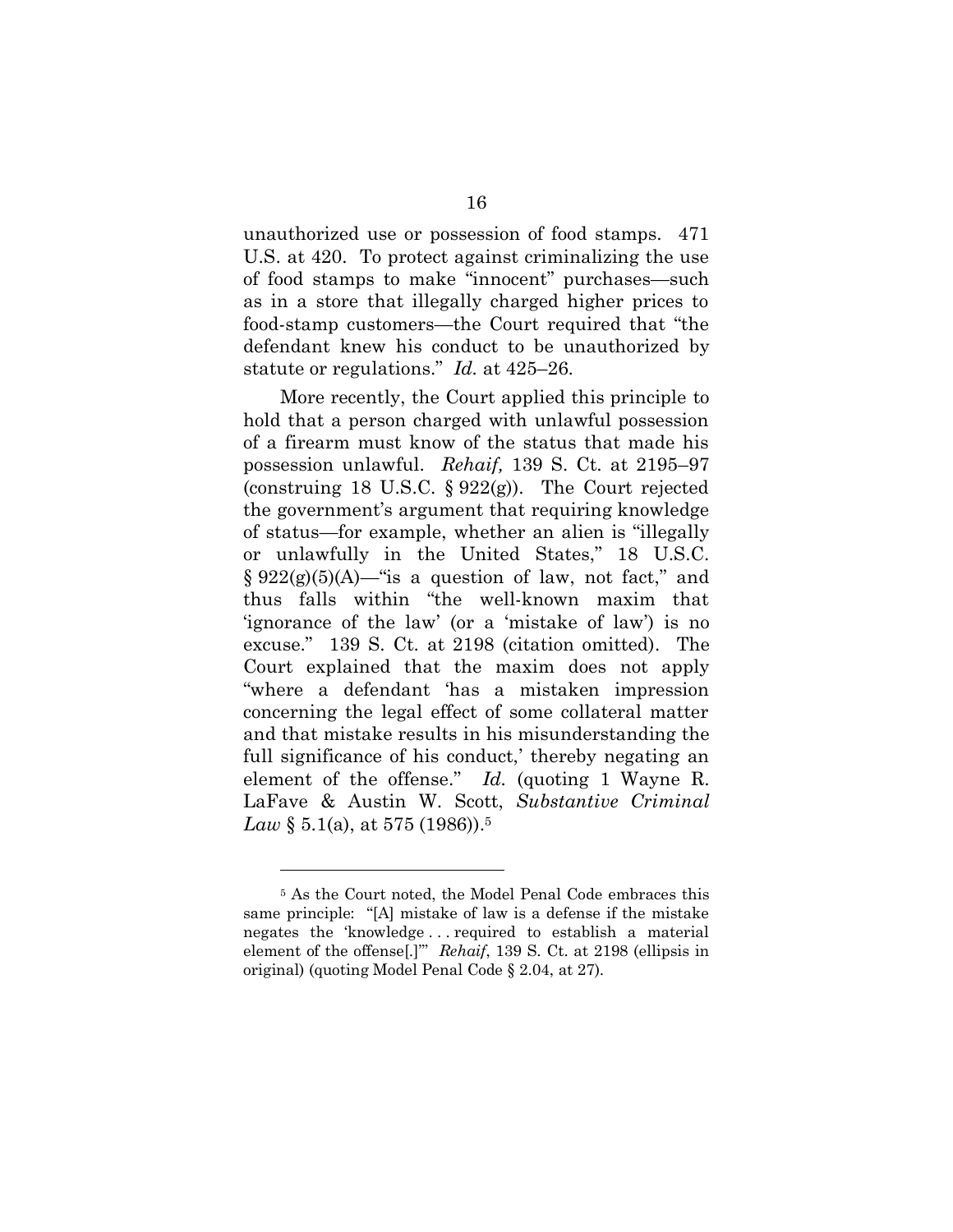Accordingly, where regulatory offenses separate lawful from unlawful conduct based on whether statutes or regulations authorize the defendant's conduct, or whether the defendant had a particular status or responsibility, the presumption of *mens rea*  requires proof that the actor knew that his conduct was not authorized or that he had the relevant status. Otherwise, the law risks punishing conduct without awareness of wrongdoing.

4. Lower court decisions that deviate from these principles underscore the need for this Court to reaffirm that strong *mens rea* requirements presumptively apply to felony violations of criminalregulatory statutes. One context featuring such deviations involves the public-welfare-offense doctrine applied in *United States v. International Minerals & Chemical Corp.*, 402 U.S. 558 (1971).

For example, the Clean Water Act (CWA), which regulates discharges of pollutants into United States waters, makes it a felony to "knowingly violate[]" various provisions within the statute. 33 U.S.C. § 1319(c)(2)(A). In *United States v. Weitzenhoff*, 35 F.3d 1275, 1283 (9th Cir. 1993), the court of appeals upheld a jury instruction that the government need not prove that the defendant knew that "his act or omissions were unlawful." Relying on *International Minerals*—which held that the defendant's knowledge of a corrosive-liquid-transportation regulation was not required to obtain a misdemeanor conviction for violating that regulation, 402 U.S. at 562–63—the court concluded that "knowingly violates" refers to the acts that constituted the violation, but not to the existence of the requirements that the defendant has violated. 35 F.3d at 1285. And because the CWA is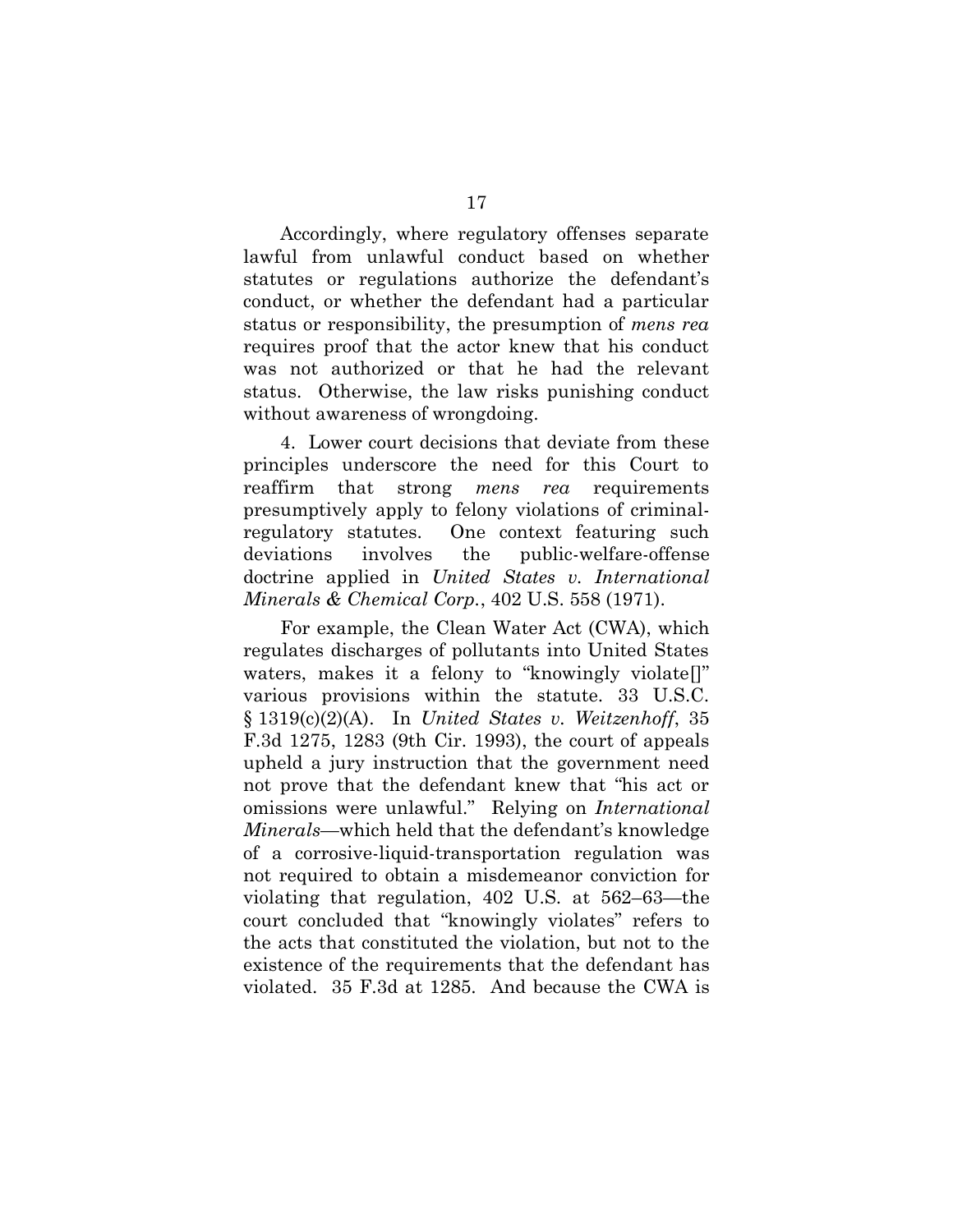"clearly designed to protect the public at large from the potentially dire consequences of water pollution," the court found that the criminal provisions of the CWA qualify as public welfare offenses and therefore do not require a presumption of scienter. *Id.* at 1286; *see also United States v. Hopkins*, 53 F.3d 533, 537– 38, 540 (2d Cir. 1995) (holding that CWA provision creates a public welfare offense and that a violation does not require knowledge that conduct violated any provision of the law or regulation); *United States v. Sinskey*, 119 F.3d 712, 715–16 (8th Cir. 1997) (silent on whether CWA violation is a public welfare offense but holding that defendant did not need to have knowledge that his conduct violated CWA).

Similarly, the Clean Air Act, the federal statute that regulates air pollution, makes it a felony for "any person" to "knowingly violate[]" certain provisions of the statute. 42 U.S.C. § 7413(c). As with the decisions concerning the Clean Water Act, some courts have applied *International Minerals* to the Clean Air Act, holding that it is a public welfare statute and that consciousness of wrongdoing is not required to establish a felony violation. In *United States v. Weintraub*, 273 F.3d 139 (2d Cir. 2001), for example, the court of appeals acknowledged that "[o]n its face, the phrase ['knowingly violates'] appears to suggest that the government must prove that the defendant knew he was violating the law." *Id.* at 147. But relying on *International Minerals* and its CWA precedent in *Hopkins*, the court rejected that interpretation and held that "the phrase 'knowingly violates' requires knowledge of facts and attendant circumstances that comprise a violation of the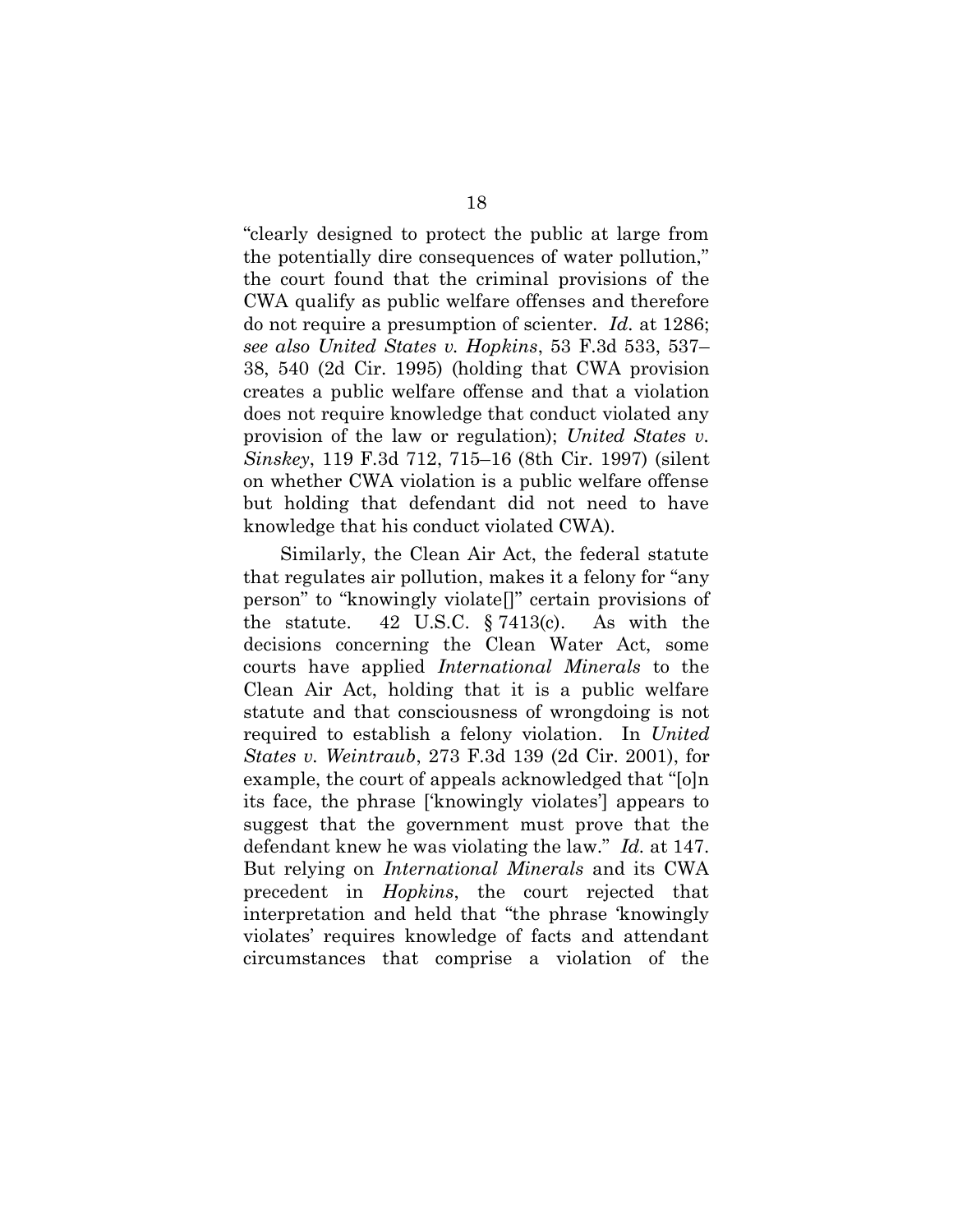statute, not specific knowledge that one's conduct is illegal." *Id.* 

These decisions risk making felons out of people engaging in innocent conduct that inadvertently steps over the line drawn by complex and technical regulatory schemes. Stringent *mens rea* requirements are necessary to protect against that risk. Although the courts in *Weitzenhoff* and *Weintraub* cited *International Minerals* in forgoing ordinary *mens rea* requirements, that decision does not justify relaxing *mens rea* requirements for felonylevel punishment in complex regulatory schemes. *International Minerals* does not dispense with a knowledge-of-wrongdoing requirement under any statute that regulates any sort of hazardous materials. *See Weitzenhoff*, 35 F.3d at 1285. *International Minerals* concerned a regulation specific to "corrosive liquid," 402 U.S. at 559—not a statute that *also* covered materials that a lay person would not recognize as likely to be regulated. The Clean Water Act's definition of "pollutant" covers sewage, garbage, and radioactive materials. 33 U.S.C. § 1362(6). But it also covers heat, rock, and sand. *Id.* The Clean Air Act's definition of "air pollutant" covers "*any* air pollution agent or combination of such agents, including *any* physical, chemical, [or] biological substance or matter which is emitted into or otherwise enters the ambient air." 42 U.S.C. § 7602(g) (emphasis added). To apply *International Minerals*, which concerned a misdemeanor violation of a regulation limited to "dangerous or deleterious devices or products or obnoxious waste materials," is to step outside the lines this Court carefully drew in that case, where the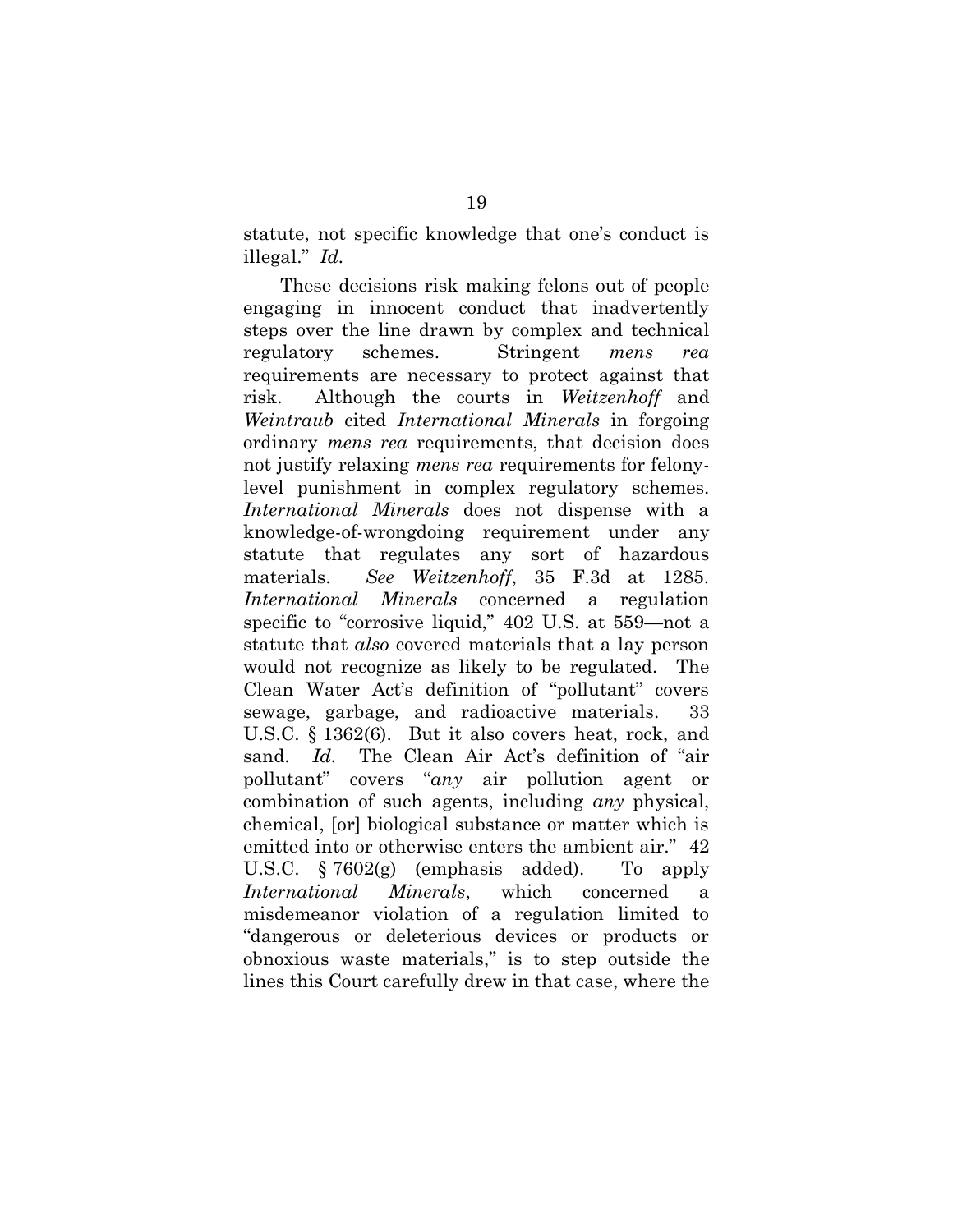Court noted that "[i]n *Balint* the Court was dealing with drugs, in *Freed* hand grenades, in this case with sulfuric and other dangerous acids." 402 U.S. at 564– 65. On the facts of *International Minerals*, "the probability of regulation is so great that anyone who is aware that he is in possession of [dangerous acids] or dealing with them must be presumed to be aware of the regulation." *Id.* But that is not automatically true in all regulation that may protect against pollution.

The public welfare doctrine applies in "limited circumstances." *Gypsum*, 438 U.S. at 437. Those circumstances do not include statutes that regulate in addition to toxic waste—rock, sand, and heat. 33 U.S.C. § 1362(6) (defining "pollutant"). Additionally, the doctrine is reserved for offenses that "almost uniformly involve[] statutes that provide[] for only light penalties such as fines or short jail sentences," *Staples*, 511 U.S. at 616, and for which conviction "does no grave damage to an offender's reputation." *Morissette*, 342 U.S. at 256. Extending this exception to serious felonies runs counter to the principle that "offenses that require no *mens rea* generally are disfavored" and that the penalty is a "significant consideration in determining whether the statute should be construed as dispensing with *mens rea*." *Staples*, 511 U.S. at 606, 616.

5. Requiring *mens rea* about the wrongfulness of conduct does not allow individuals to redefine the legal or professional standards that govern their liability. Defining those standards objectively is fully compatible with demanding that before felony criminal liability is imposed, the government must prove subjective knowledge of their requirements.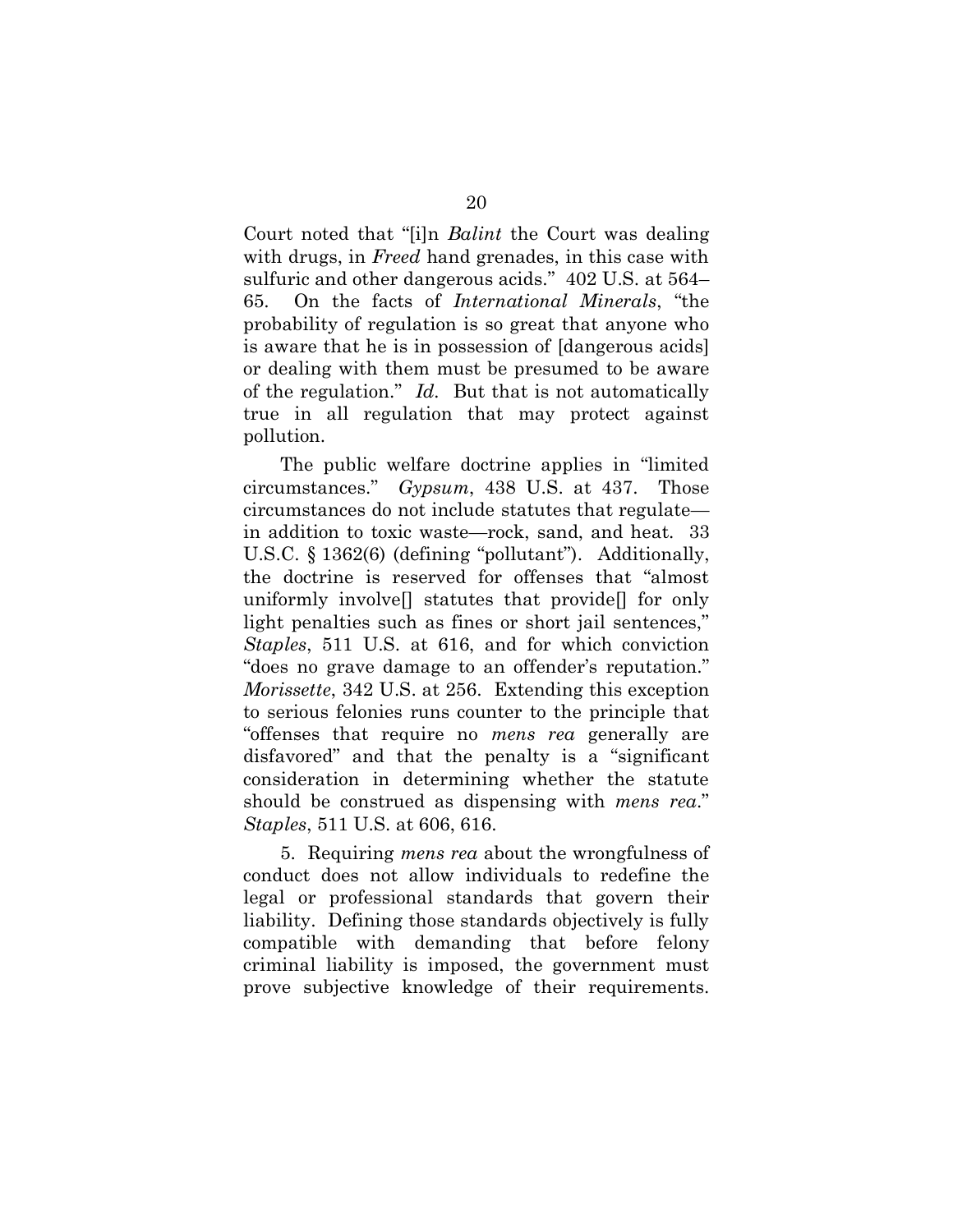*See*, *e.g.*, *Posters 'N' Things*, 511 U.S. at 517–25 (construing drug-paraphernalia statute to require an objective definition of drug paraphernalia before holding that the government must prove that the defendant "knew that the items at issue are likely to be used with illegal drugs"); *United States v. Hurwitz*, 459 F.3d 463, 478–82 (4th Cir. 2006) (construing controlled-substances statute to embody an "objective" standard of "proper medical practice," before holding that the defendant cannot be convicted if he acted in good faith to conform to that standard); *United States v. Feingold*, 454 F.3d 1001, 1009–13 (9th Cir. 2006) (describing with approval jury instructions referring to a "national standard of care" for physicians before holding that the government must prove that a physician "intentionally" prescribed drugs "for no legitimate medical purpose and outside the usual course of professional practice"). But absent a showing of consciousness of wrongdoing for felony liability, the law would punish violators even when they make honest attempts to comply with recondite, ambiguous, or debatable regulatory standards. To "separat[e] legal innocence from wrongful conduct," *X-Citement Video, Inc.*, 513 U.S. at 72–73, the presumption in favor of *mens rea* must apply to the facts that mark the dividing line, thereby preserving the guiding principle that "wrongdoing must be conscious," *Morrissette*, 342 U.S. at 252.

#### <span id="page-27-0"></span>**C. Overdeterrence Considerations Support Requiring** *Mens Rea* **For The Relevant Facts Separating Lawful From Unlawful Conduct**

*Mens rea* requirements also serve the important purpose of reducing the risk of overdeterrence of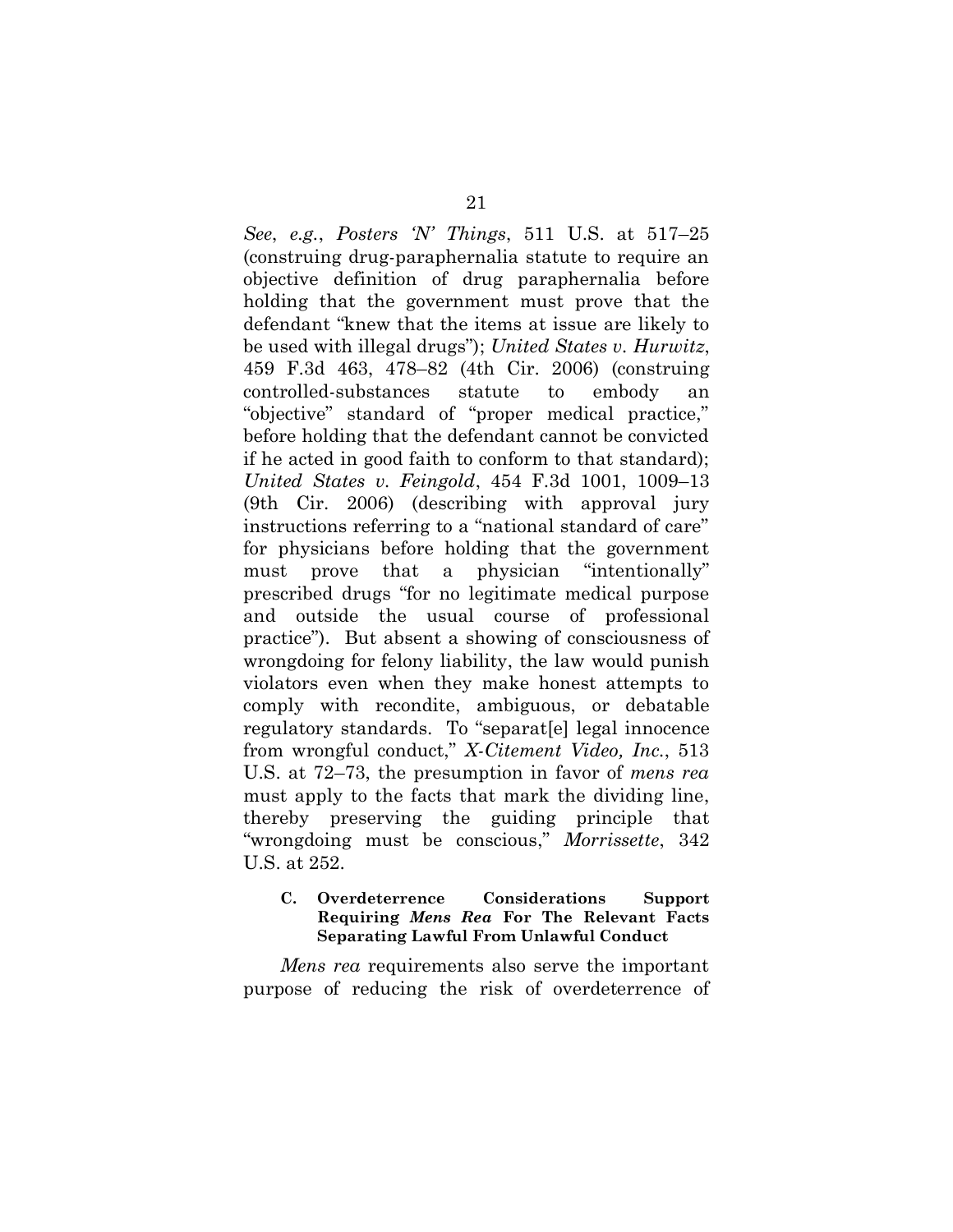productive and socially valuable conduct in regulated industries.

1. Regulatory crimes are often "byproducts of activities that society does not wish to prohibit entirely." *See* Mark A. Cohen, *Environmental Crime and Punishment: Legal/Economic Theory and Empirical Evidence on Enforcement of Federal Environmental Statutes*, 82 J. Crim. L. & Criminology 1054, 1062 (1992). As departures from "legitimate business activities," *id.* at 1104, these crimes are "generally 'conditionally deterred'" by statute, because society stands to "benefit[] from the underlying activity that gives rise to the regulatory violation," *id.* at 1062. That means that the definition of criminal sanctions must be carefully calibrated to avoid overdeterrence. Strict penalties and stringent standards might increase deterrence of harmful conduct within regulated industries. But *excess* deterrence imposes costs on society. *See id.*; *cf.* Bruce H. Kobayashi, *Antitrust, Agency, and Amnesty: An Economic Analysis of the Criminal Enforcement of the Antitrust Laws Against Corporations*, 69 Geo. Wash. L. Rev. 715, 716 (2001). *See generally Exxon Shipping Co. v. Baker*, 554 U.S. 471, 492–513 (2008).

The risk of overdeterring productive and lawful conduct is heightened when complex regulations are enforced through criminal statutes or, for that matter, through civil statutes with punitive provisions, such as the False Claims Act, 31 U.S.C. § 3729, *et seq*. *See Universal Health Servs., Inc. v. United States ex rel. Escobar*, 579 U.S. 176, 182 (2016) (civil penalties of the False Claims Act are "essentially punitive in nature" (citation omitted)). As a general matter, "[t]he harsher the sanctions for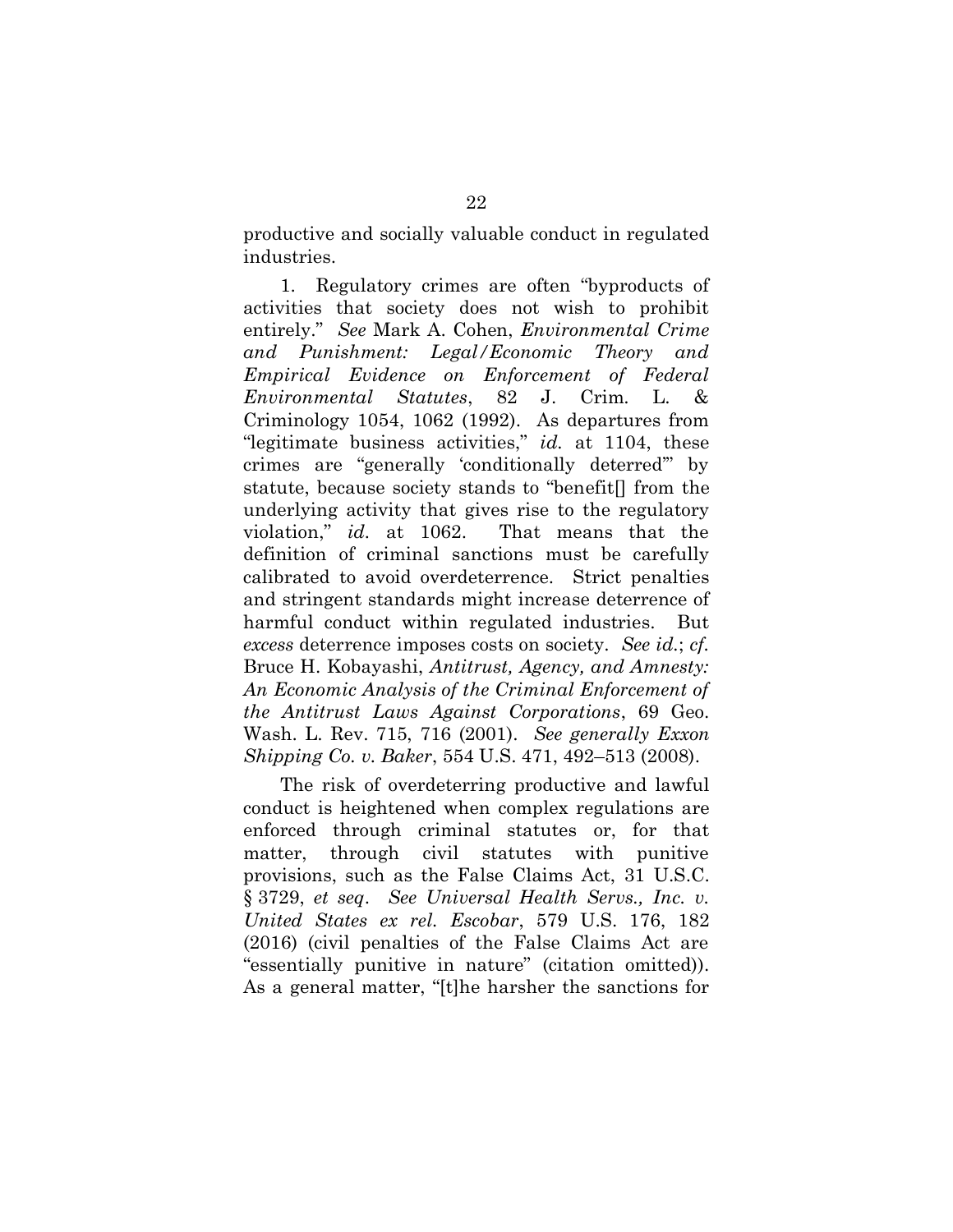violation, the greater the overdeterrence and the resulting costs in socially beneficial conduct forgone." Richard A. Posner, *Economics, Politics, and the Reading of Statutes and the Constitution*, 49 U. Chi. L. Rev. 263, 280 (1982). And the risk of overdeterrence is heightened where standards for criminal liability are unclear: "[S]ocially efficient behavior can be deterred when there is a possibility of legal error, i.e., when the criminal law is erroneously applied to legal behavior." Kobayashi, *supra*, at 732, 735. Both of these conditions criminal penalties and uncertain legal standards often combine in complex business regulation. *See Gypsum*, 438 U.S. at 439 ("Modern business patterns . . . are so complex that market effects of proposed conduct are only imprecisely predictable."). In these contexts, requiring the government to prove knowingly wrongful conduct before imposing criminal liability is indispensable to avoid discouraging individuals from engaging in innovative, productive, and creative business activities that lie within the "gray zone of socially acceptable and economically justifiable" conduct. *Cf. id.* at 440–41.

2. The Court has used just that approach to counter the risk of overdeterrence in the antitrust context. In *Gypsum*, this Court recognized that the Sherman Act, "unlike most traditional criminal statutes, does not, in clear and categorical terms, precisely identify the conduct which it proscribes." 438 U.S. at 438. Citing concerns about criminalizing "salutary and procompetitive conduct" by good-faith actors, *Gypsum* rejected a reading of the Sherman Act that would have dispensed with a *mens rea* requirement. *Id.* at 441. Because "procompetitive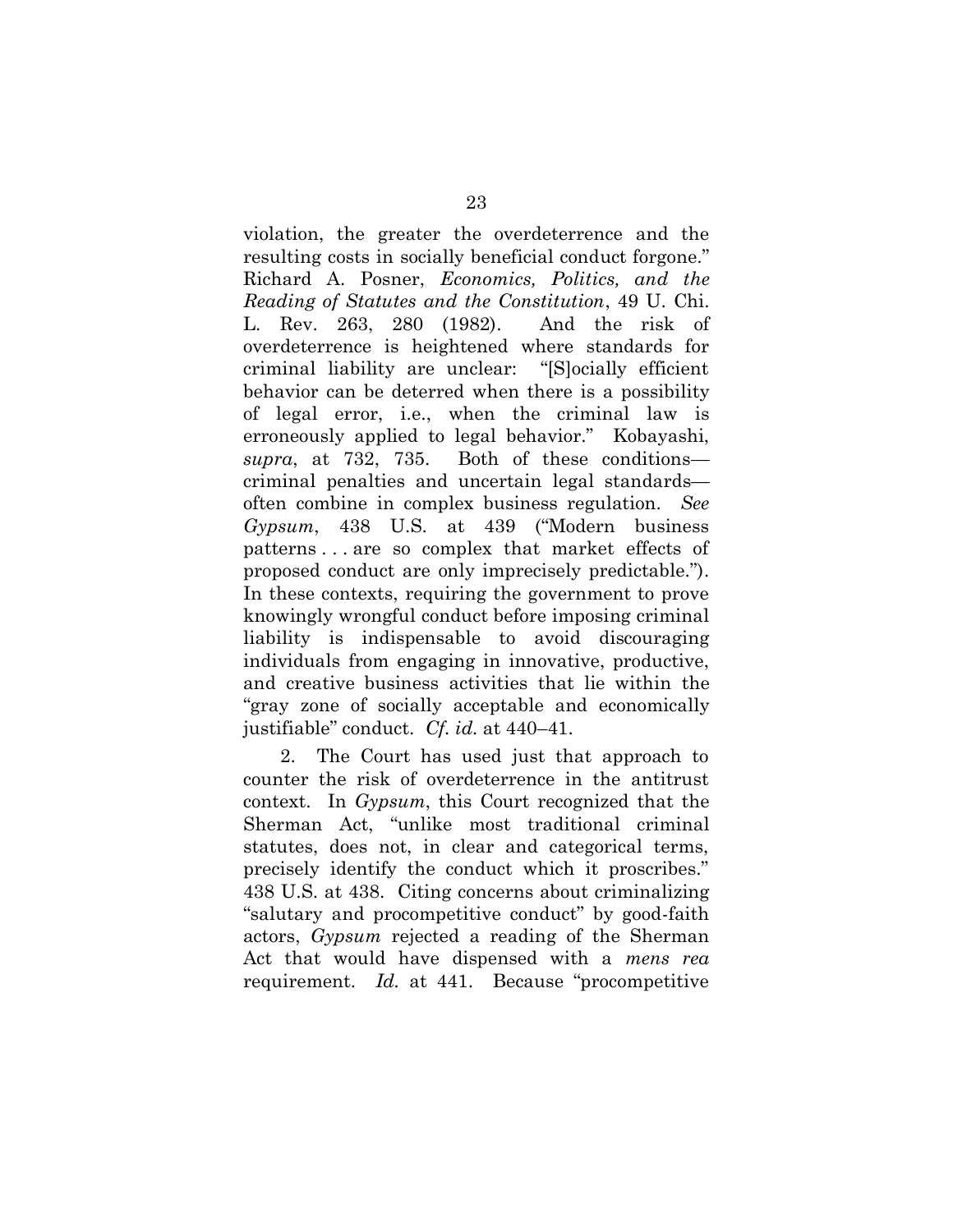conduct" can lie "close to the borderline of impermissible conduct," the Court was "unwilling to construe the Sherman Act as mandating a regime of strict-liability criminal offenses." *Id.* at 436, 441.

The *Gypsum* Court explained that it held a "generally inhospitable attitude to non-*mens rea* offenses" and that this attitude was "reinforced by an array of considerations" in the antitrust context. *Id.* at 438. Specifically, the Court reasoned that it may "be difficult . . . to tell" when "projected actions will run afoul of the Sherman Act's criminal strictures," and given this uncertainty, the "imposition of criminal liability on a corporate official . . . without inquiring into the intent" behind his conduct "holds out the distinct possibility of overdeterrence." *Id.* at 439, 441. As a result, the Court expressed wariness about imposing criminal liability without proof of *mens rea*. *See id.* at 438, 441.

Concerns about overdeterrence are not limited to the antitrust realm. Lawful and productive conduct can be chilled on the (often vague and broad) margins of tax, financial, and environmental regulation if liability is imposed without conscious fault. And while "overdeterrence is the characteristic vice of broad [statutory] construction," overdeterrence can "be reduced by careful specification of . . . statutory limits." Posner, *supra*, at 280–81. *Mens rea* requirements play precisely this role: requiring consciousness of wrongdoing reduces the risk that individuals will refrain from "socially acceptable and economically justifiable business conduct" within these regulated industries out of excess caution. *Cf. Gypsum*, 438 U.S. at 441.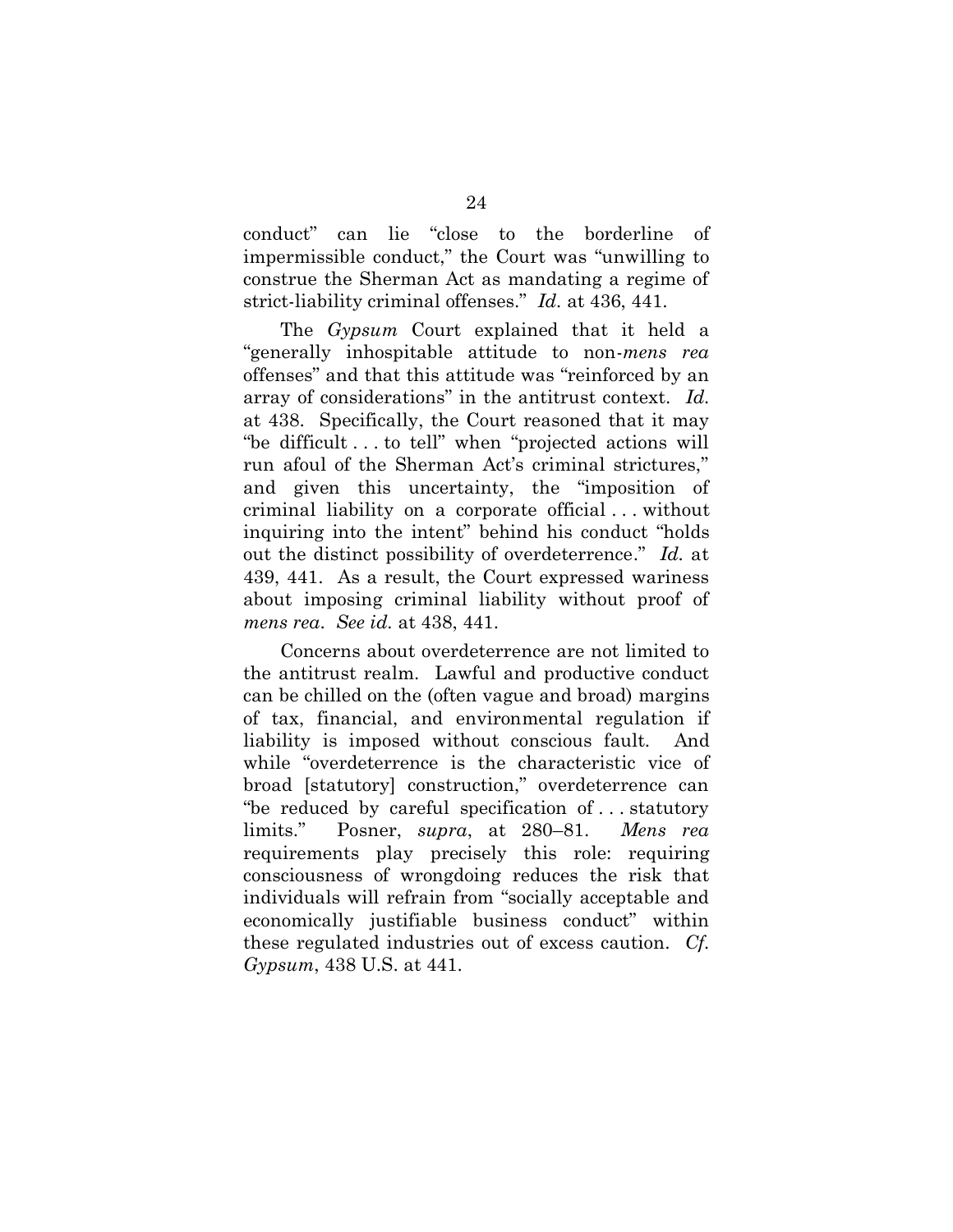3. Avoiding overdeterrence from the risk of inadvertent regulatory violations is particularly appropriate given the wide array of alternative civil remedies to compensate victims and deter violations. These include civil administrative sanctions, *see Hudson v. United States*, 522 U.S. 93, 105 (1997) (noting that civil "money penalties and debarment sanctions will deter others from emulating petitioners' conduct"); administrative oversight, *see, e.g.*, 33 U.S.C. § 1318(a) (empowering the Environmental Protection Agency to inspect books, records, and facilities relevant to CWA enforcement); and in certain circumstances private actions, *see Friends of the Earth, Inc. v. Laidlaw Envt'l Servs. (TOC), Inc.*, 528 U.S. 167, 174–75 (2000) (describing Clean Water Act's citizen-suit provisions). And even in the civil arena, this Court has been careful to ensure that available remedies strike the right balance "to reach a generally accepted optimal level of penalty and deterrence." *See Exxon Shipping Co.*, 554 U.S. at 500 (affirming availability of punitive damages under maritime common law but reducing amount awarded). The *in terrorem* effect of federal criminal law is too blunt an instrument to be the sole vehicle to achieve the socially beneficial ends of encouraging law compliance and redressing the harm from regulatory violations.

For these reasons as well, this Court's continued adherence to the presumption in favor of scienter is of vital importance. Where complex regulatory schemes are enforced through criminal sanctions, specifying a *mens rea* standard can decrease the risk that individuals will "shun[]" productive and beneficial work to avoid criminal punishment for "a good-faith